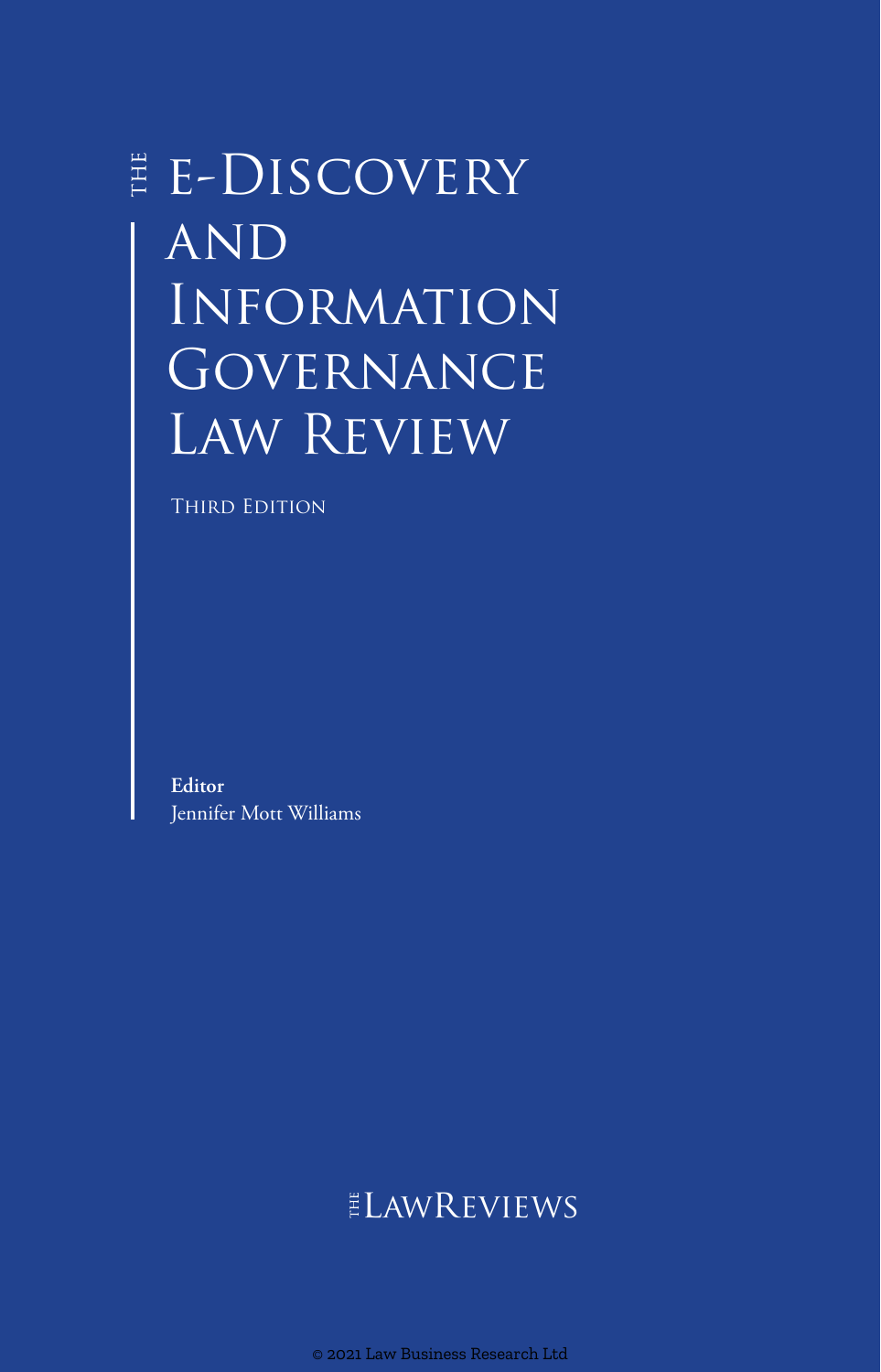# **E-DISCOVERY AND** Information GOVERNANCE Law Review

THIRD EDITION

Reproduced with permission from Law Business Research Ltd This article was first published in May 2021 For further information please contact Nick.Barette@thelawreviews.co.uk

**Editor** Jennifer Mott Williams

# $ELMR$  EVIEWS

© 2021 Law Business Research Ltd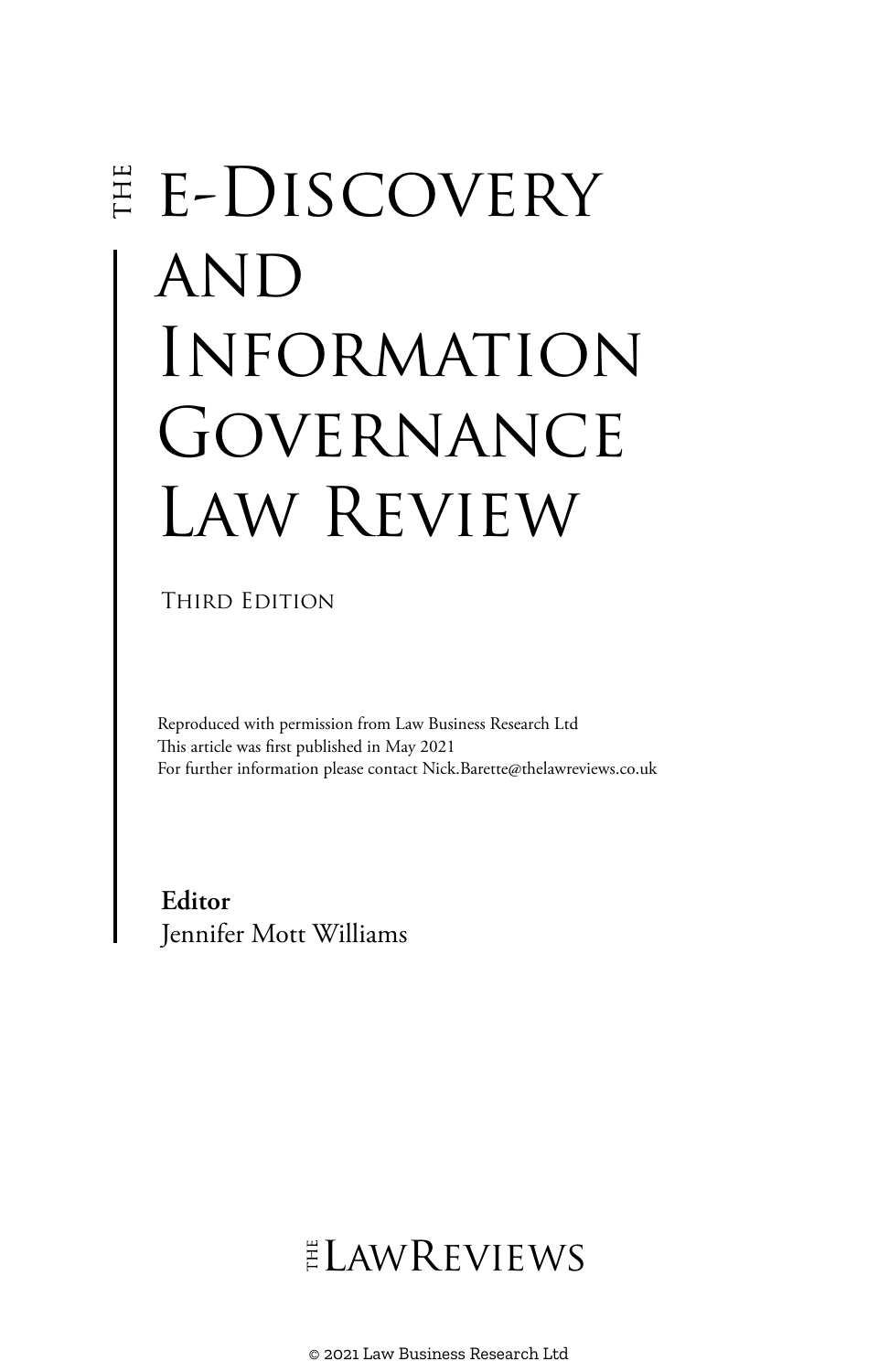#### PUBLISHER Clare Bolton

#### HEAD OF BUSINESS DEVELOPMENT Nick Barette

#### TEAM LEADERS Jack Bagnall, Joel Woods

#### BUSINESS DEVELOPMENT MANAGERS Katie Hodgetts, Rebecca Mogridge

BUSINESS DEVELOPMENT EXECUTIVE Olivia Budd

> RESEARCH LEAD Kieran Hansen

#### EDITORIAL COORDINATOR Tommy Lawson

PRODUCTION AND OPERATIONS DIRECTOR Adam Myers

> PRODUCTION EDITOR Helen Sou

#### **SUBEDITOR** Anne Borthwick

#### CHIEF EXECUTIVE OFFICER Nick Brailey

Published in the United Kingdom by Law Business Research Ltd, London Meridian House, 34–35 Farringdon Street, London, EC4A 4HL, UK © 2021 Law Business Research Ltd www.TheLawReviews.co.uk

No photocopying: copyright licences do not apply. The information provided in this publication is general and may not apply in a specific situation, nor does it necessarily represent the views of authors' firms or their clients. Legal advice should always be sought before taking any legal action based on the information provided. The publishers accept no responsibility for any acts or omissions contained herein. Although the information provided was accurate as at April 2021, be advised that this is a developing area. Enquiries concerning reproduction should be sent to Law Business Research, at the address above. Enquiries concerning editorial content should be directed to the Publisher – clare.bolton@lbresearch.com

#### ISBN 978-1-83862-772-0

Printed in Great Britain by Encompass Print Solutions, Derbyshire Tel: 0844 2480 112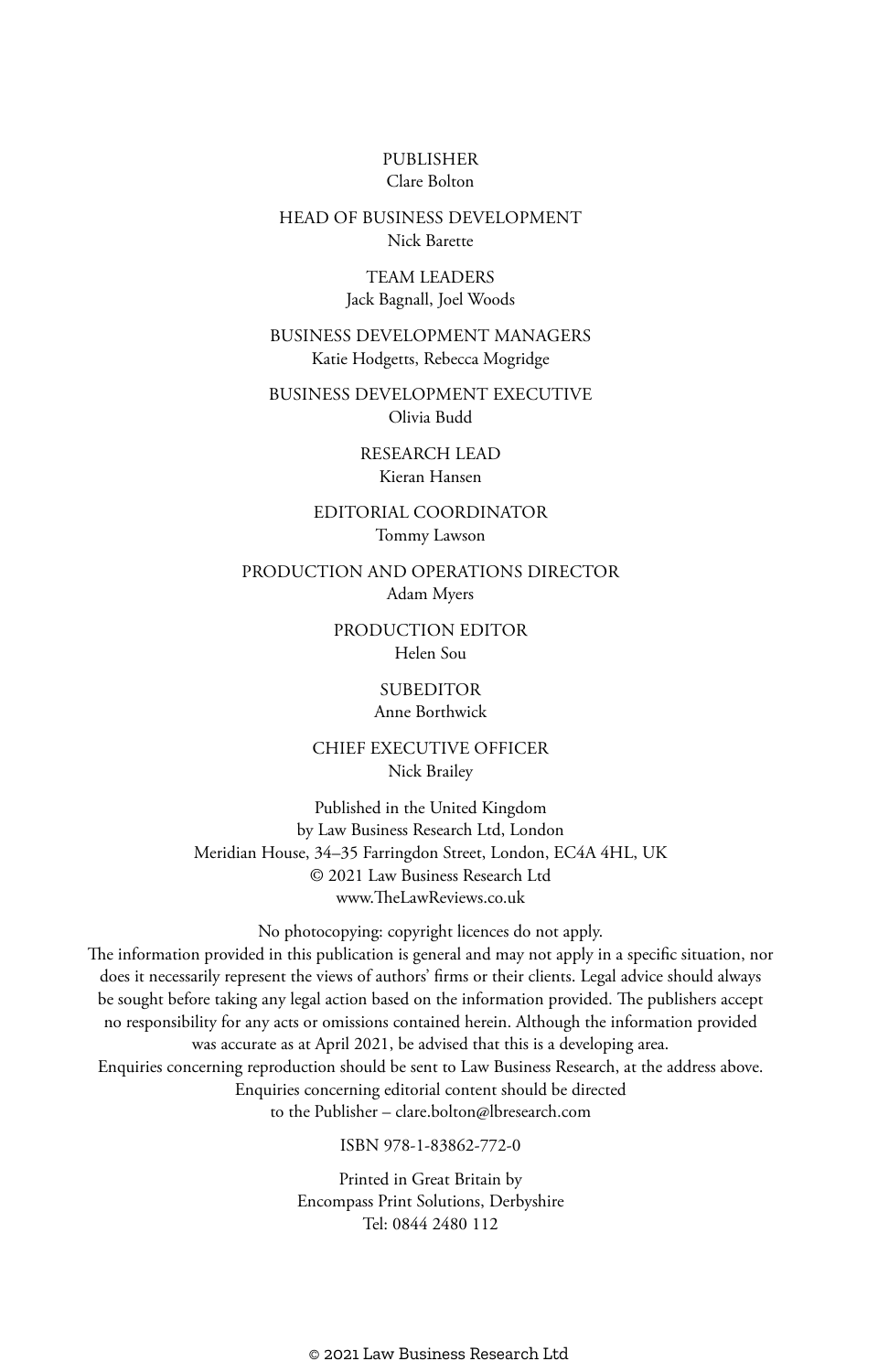# ACKNOWLEDGEMENTS

The publisher acknowledges and thanks the following for their assistance throughout the preparation of this book:

BOMCHIL

DEMAREST ADVOGADOS

FÉRAL-SCHUHL / SAINTE-MARIE

KOBYLAŃSKA LEWOSZEWSKI MEDNIS SP J

MORGAN, LEWIS & BOCKIUS LLP

PETILLION

TMI ASSOCIATES

URÍA MENÉNDEZ ABOGADOS, SLP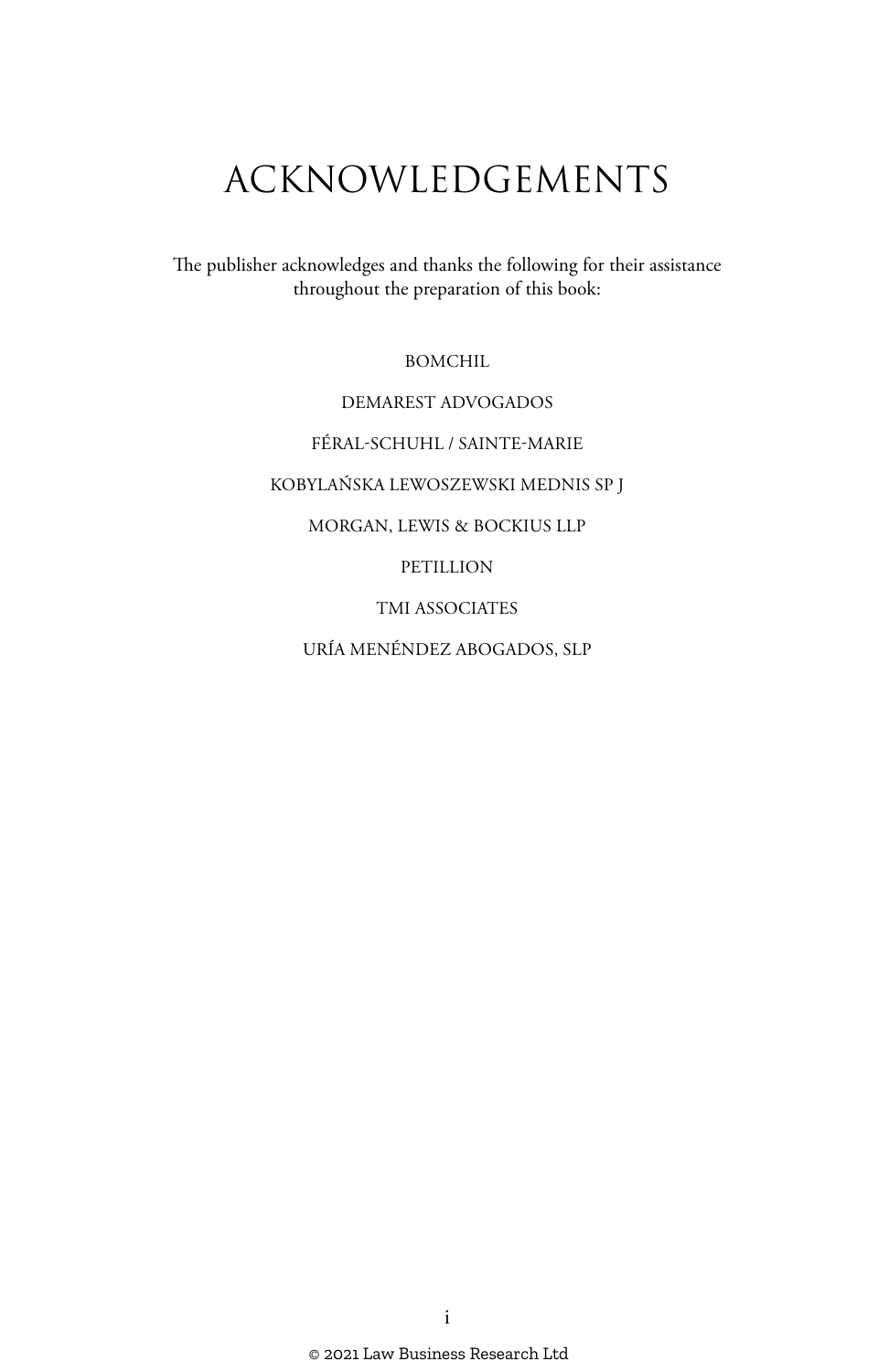# CONTENTS

| Jennifer Mott Williams |                                                                              |
|------------------------|------------------------------------------------------------------------------|
| Chapter 1              |                                                                              |
|                        | Adrián Furman, Martín Torres Girotti and Rocío Barrera                       |
| Chapter 2              |                                                                              |
|                        | Flip Petillion, Jan Janssen and Diégo Noesen                                 |
| Chapter 3              |                                                                              |
|                        | Eloy Rizzo and Victoria Arcos                                                |
| Chapter 4              |                                                                              |
|                        | Sam Claydon                                                                  |
| Chapter 5              |                                                                              |
|                        | Olivier de Courcel                                                           |
| Chapter 6              |                                                                              |
|                        | Kentaro Toda                                                                 |
| Chapter 7              |                                                                              |
|                        | Anna Kobylańska, Marcin Lewoszewski, Aleksandra Czarnecka and Robert Brodzik |
| Chapter 8              |                                                                              |
|                        | Enrique Rodríguez Celada, Sara Sanz Castillo and Reyes Bermejo Bosch         |
| Chapter 9              |                                                                              |
|                        | Jennifer Mott Williams                                                       |
| Appendix 1             |                                                                              |
| Appendix 2             |                                                                              |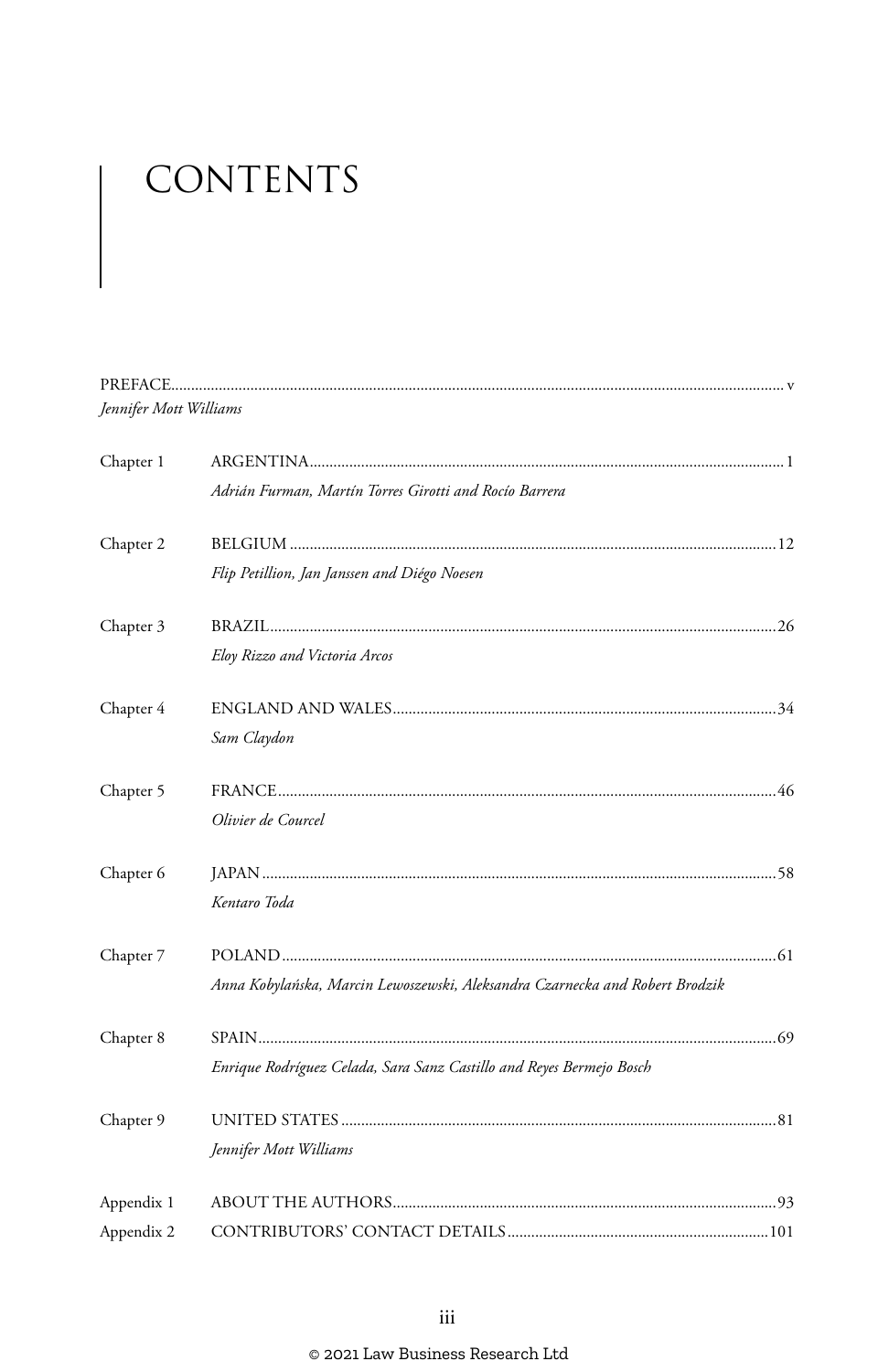# PREFACE

Virtually unheard of 20 years ago, increasing data volumes and ever-changing technologies have resulted in e-discovery and information governance exploding onto the legal scene. Corporations face a wide array of overlapping and competing e-discovery and information-governance laws and regulations impacting the use, retention and disposition of electronically stored information (ESI). This third edition of *The e-Discovery and Information Governance Law Review* provides a general overview of e-discovery and information-governance obligations in key jurisdictions around the world.

E-discovery seeks the disclosure of ESI to opposing parties, regulators, governing authorities and judiciaries. It is a complex issue that requires a strategic and thoughtful response, with greater consideration given to newer technologies, such as mobile applications, file-sharing sites and collaborative tools, utilised by an increased remote workforce as a result of the covid-19 pandemic. Although e-discovery is common in some countries, such as the United States, it remains a foreign – sometimes unheard of – concept in other jurisdictions throughout the world.

In contrast to disclosure obligations, many jurisdictions seek to protect their citizens from cross-border data flows and the disclosure of information abroad. Data-protection regulations continue to evolve in those jurisdictions that have them, and an increasing number of jurisdictions that did not previously have data-protection regulations are implementing them. Thus, global corporations may face unique challenges when international data is sought in e-discovery: failure to comply with e-discovery obligations could result in sanctions against an organisation, while the corresponding disclosure of ESI and failure to comply with data-protection laws could result in the imposition of fines or criminal prosecution.

Recent global events have further complicated data privacy. The covid-19 pandemic is causing many jurisdictions to amend their data privacy laws in pursuit of the common good. However, whether jurisdictions will extend those laws beyond the end of the pandemic and what will happen to data collected during the pandemic has yet to be determined. Further complications to data privacy may arise as more jurisdictions debate potential vaccine passport mobile applications.

Information governance is likewise an intricate issue, involving the organisation and the maintenance, use and disposition of information in light of business goals, as well as complex legal and regulatory obligations. Effective information governance provides an organisation with an opportunity to control ever-expanding data volumes as well as newer technologies and forms of ESI. It also provides corporations with knowledge and insight into their own data assets so that they know what information they have, where it is kept and how it is being used.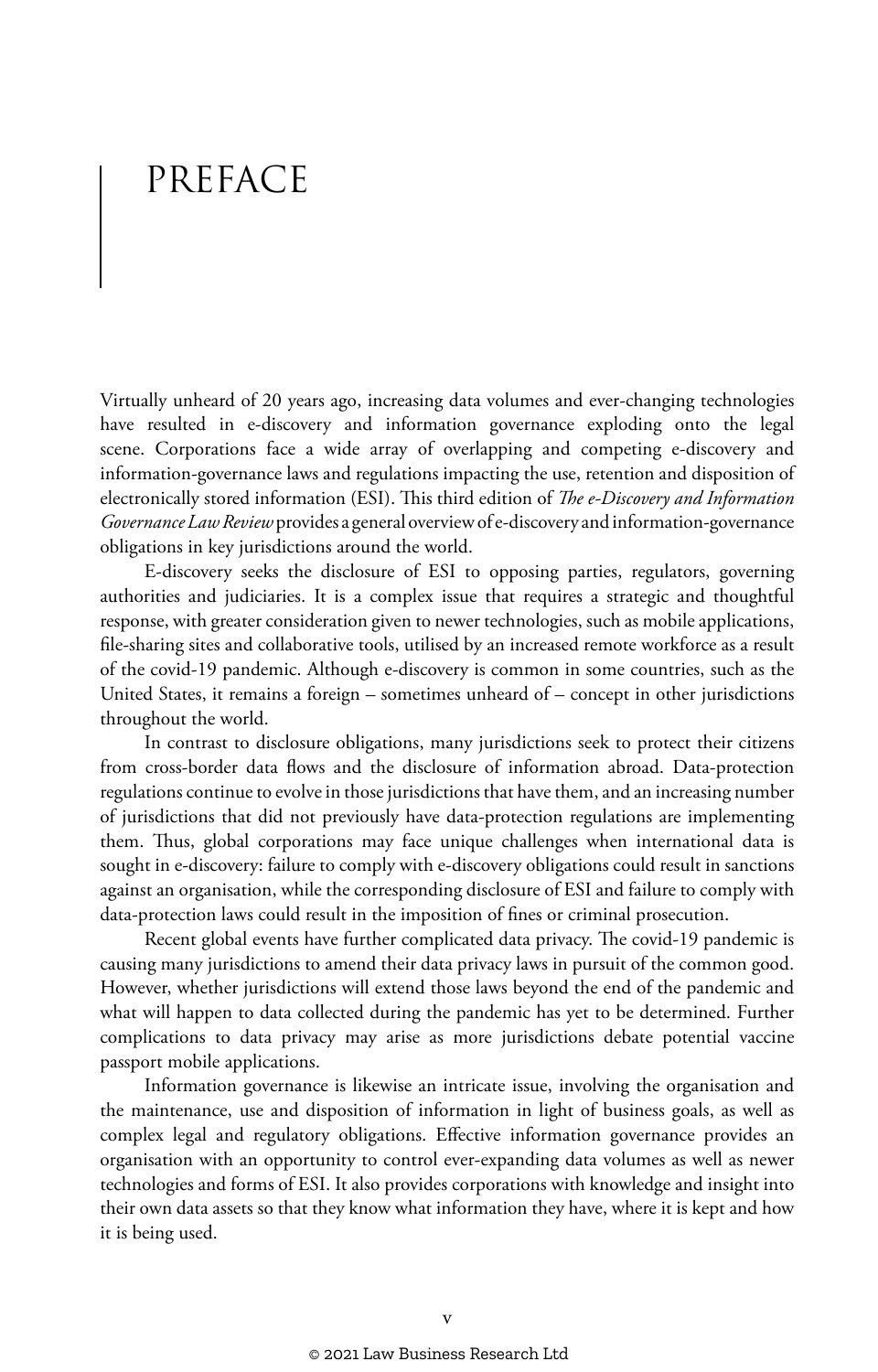Information governance further includes having processes in place for handling sensitive information that may be governed by various data-protection laws or other regulations. With more employees working remotely throughout the world, the covid-19 pandemic has pushed many businesses to reassess their technological offerings and information-governance policies to adapt to the way employees now conduct business.

E-discovery and information governance intersect whenever ESI is implicated in a litigation or regulatory investigation. A critical element of any information governance programme is a defensible, repeatable e-discovery plan that includes processes and procedures for handling ESI in the face of an anticipated litigation or government investigation implicating e-discovery. Because an effective programme of this kind keeps only those materials for which an organisation has a business need or legal obligation, data volumes are limited, along with the corresponding risks and costs associated with e-discovery.

While this book provides a basic overview of issues and highlights best practices in each jurisdiction covered, given the complex and ever-evolving nature of e-discovery and information governance laws, we strongly encourage you to reach out to counsel for assistance with any issues you may encounter.

We would like to thank all the contributors for generously lending their time and expertise to help create this third edition of *The e-Discovery and Information Governance Law Review*. We would also like to thank the *Law Reviews* team, without whom this work would not have been possible.

#### **Jennifer Mott Williams**

Morgan, Lewis & Bockius LLP Houston April 2021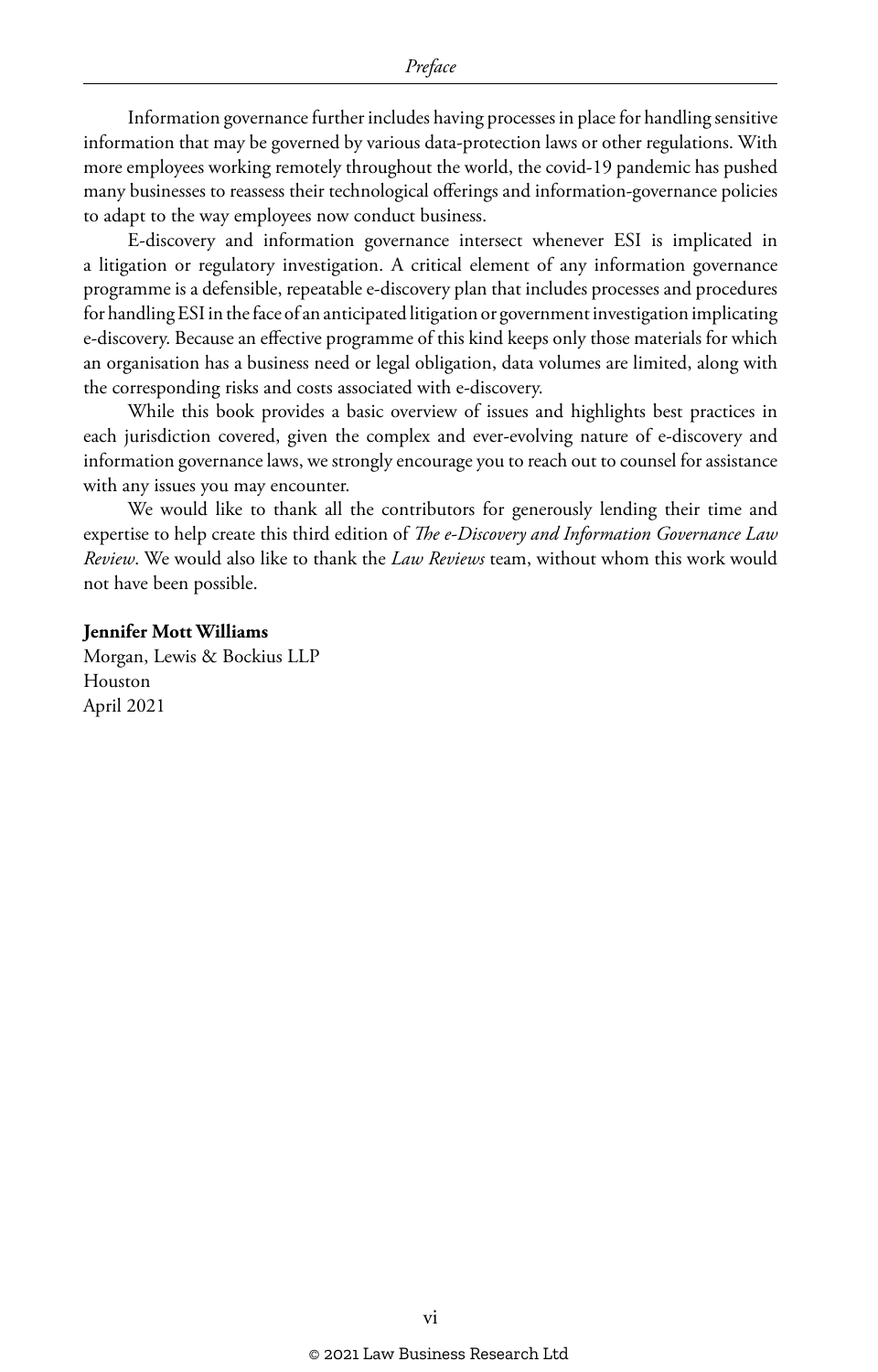## SPAIN

*Enrique Rodríguez Celada, Sara Sanz Castillo and Reyes Bermejo Bosch*<sup>1</sup>

#### **I OVERVIEW**

Unlike those of many other countries, the Spanish legal system does not regulate discovery in the sense of a process involving the obligation to preserve information in light of a reasonable expectation of litigation and disclose that information at the request of a third party in the context of potential or actual court proceedings. Spanish legislation does not even set out a discovery (or similar) process to preserve and disclose a broad range of information or data.

Spain filed reservations under Article 23 of the 1970 Hague Convention on the Taking of Evidence Abroad in Civil or Commercial Matters to expressly exclude the execution of letters of request issued for the purpose of obtaining pretrial discovery of documents, which indicates the absence of a discovery culture in the country.

Contrary to the uniform and general discovery process in place in other jurisdictions, under Spanish law, data preservation obligations result from sectoral regulation, and their scope is limited to specific documents and content. Data disclosure obligations arising from a third party's request can only result from a judicial order issued by a court within litigation proceedings (meeting the requirements applicable in each jurisdiction) and, exceptionally, in the case of criminal proceedings, from dawn raids and document seizures ordered by a criminal court.2

These preservation and disclosure obligations are strengthened by the consequences attached in the event of breaches, which range from procedural consequences (i.e., reassessment of evidence) to administrative and even criminal sanctions, depending on the circumstances of the specific infringement.

In addition to the absence of a discovery process and governing framework, sectoral laws regarding data collection and data disclosure do not refer to electronically stored information (ESI) expressly (except for criminal procedure regulations). However, it is assumed that this category of information falls within the scope of terms such as data and documents, which are most commonly used by the legislature.

<sup>1</sup> Enrique Rodríguez Celada is counsel, Sara Sanz Castillo is a senior associate and Reyes Bermejo Bosch is a managing associate at Uría Menéndez Abogados, SLP.

<sup>2</sup> Pursuant to Article 261(5) of the Spanish Civil Procedural Law, dawn raids can also be carried out in civil proceedings, at the pretrial stage, in the event that a prior request of data was disregarded and that the requested information was necessary to obtain a medical file or determine the members of a group of consumers or users affected by a certain product, or in the context of civil proceedings resulting from the infringement of industrial or intellectual rights to the extent set out by Article 250(1)(7) of the Spanish Civil Procedural Law.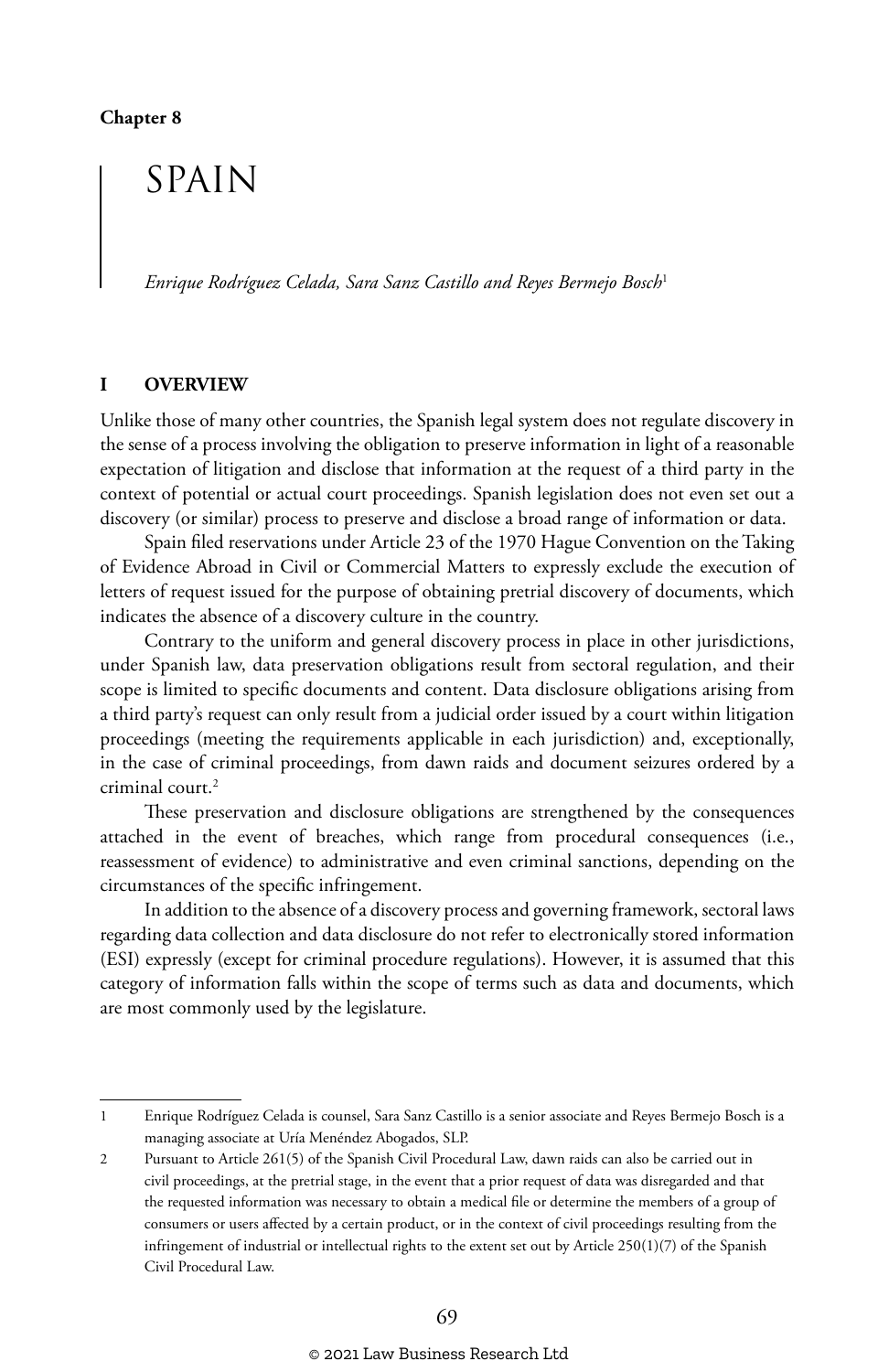As a result of having no discovery process, cases in which courts and other parties have had to deal with a vast amount of data have been rare until very recently. Thus, digital forensics and legal professional privilege have not developed to the same extent as seen in other jurisdictions. However, this has started to change, as expansive information requests, new technologies and internal investigations are becoming more commonplace.

#### **II YEAR IN REVIEW**

The laws relating to data preservation and disclosure obligations, especially the former, are in constant development. Consequently, so are the provisions.

European regulations play a key role in this development, given that recent changes in matters relating to e-discovery originate from those regulations. In this regard, in November 2020 the European Data Protection Board adopted Recommendations 01/2020 on measures that supplement transfer tools to ensure compliance with the EU level of protection of personal data.

Steps have also been taken to transpose the Whistle-blower Directive<sup>3</sup> into Spanish law (i.e., after the publication of the Directive on 26 November 2019, the public consultation stage followed and has already finalised). However, the terms of the new regulation to be passed to implement this Directive are not yet clear.

Important European initiatives were announced in 2019 that will lead to amendments of the Spanish legislation and procedures regarding e-discovery in the years to come (e.g., the European Commission's proposals to start international negotiations on cross-border access to electronic evidence<sup>4</sup> and for the harmonisation of procedures to be followed within the European Union for the gathering and production of e-evidence<sup>5</sup>). No significant developments in this regard took place during 2020.

In terms of domestic developments, a new Lawyers' General Statute has been approved. Although the final wording of the new law has not been officially published yet, it seems that it will extend legal privilege to in-house lawyers, thus limiting the scope of disclosure proceedings (see Section V).

Additional limitations on production requests and disclosure could result from the draft Law on Mechanisms for the Procedural Efficiency of Judicial Public Services, as this draft would extend confidentiality to the negotiating processes regulated by that law as an alternative to judicial proceedings (Article 6).

<sup>3</sup> Directive (EU) 2019/1937 of the European Parliament and of the Council of 23 October 2019 on the protection of persons who report breaches of Union law. Except in relation to certain legal entities, this Directive will have to be transposed by 17 December 2021.

<sup>4</sup> Recommendation adopted by the European Commission on 5 February 2019 for a Council decision authorising the opening of negotiations in view of an agreement between the European Union and the United States on cross-border access to electronic evidence for judicial cooperation in criminal matters.

<sup>5</sup> Proposal for a Directive of the European Parliament and of the Council laying down harmonised rules on the appointment of legal representatives for the purpose of gathering evidence in criminal proceedings (COM/2018/226 final – 2018/0107 (COD)) and Proposal for a Regulation of the European Parliament and of the Council on European production and preservation orders for electronic evidence in criminal matters (COM/2018/225 final – 2018/0108 (COD)). Both legislative procedures are currently ongoing in the European institutions.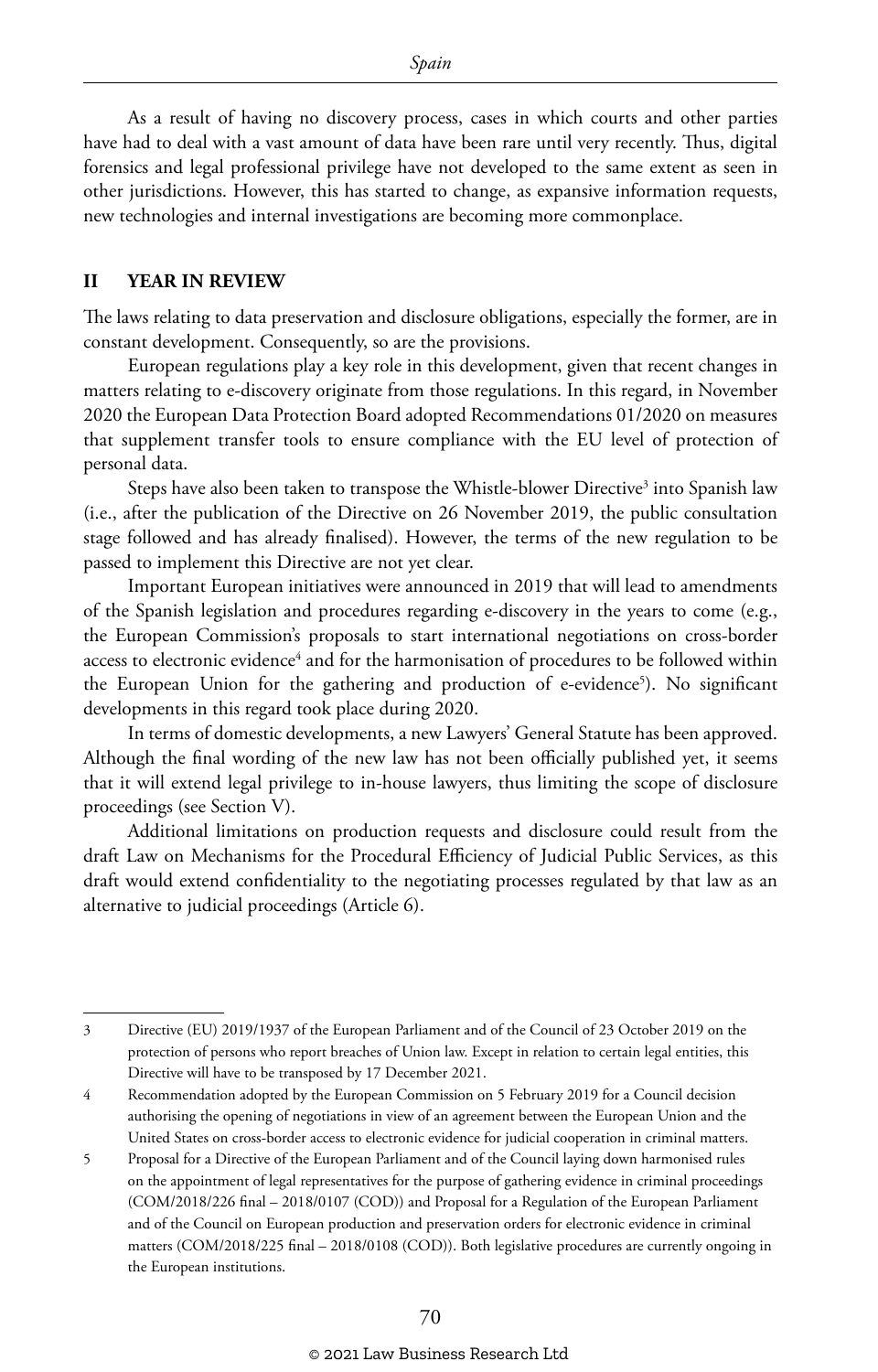Finally, a new Criminal Procedural Law is being developed. This potential new regulation may have an impact on investigative mechanisms relating to the preservation, request and disclosure of documents; however, it is still too early to assess its impact.

#### **III CONTROL AND PRESERVATION**

Spanish legislation does not have a rule setting out a general obligation to preserve data prior to anticipated judicial proceedings (through a litigation hold notice).

The most similar requirement in this respect is that established by Article 30.1 of the Commercial Code, which creates a general obligation for entrepreneurs to preserve accounting files, correspondence, documentation and supporting documents (such as invoices) related to their business activity for six years, which begins from the last day of the company's fiscal year. It has, however, been interpreted that the aim of this obligation is to provide hard copies of the information registered in a company's accounts, and that, consequently, this preservation obligation does not apply to all documentation or correspondence within the company. The ambiguity of the term entrepreneur has led to the interpretation that this obligation is imposed on legal entities as a whole and not on specific natural persons within them.

With the exception of Article 30.1, the regulations on the control and preservation of data are numerous and dispersed. They are only applicable to certain natural and legal persons on the grounds of their professional activities, and only affect certain documents and information. Among the most relevant is Article 25 of Law 10/2010, which establishes an obligation to preserve all data that corroborates compliance with the Law's anti-money laundering obligations. This preservation responsibility extends to:

- all documents related to compliance with know your client obligations;
- *b* data supporting the actual circumstances of transactions carried out with a client; and
- *c* all documents supporting the actual implementation of internal controls with regard to a client and communications made to the anti-money laundering authorities regarding a client or transactions with that client (e.g., any report submitted to those authorities in relation to suspicious transactions).

The obligation to preserve this documentation is imposed on legal and natural persons subject to anti-money laundering obligations listed in Article 2 of Law 10/2010 (including credit institutions and investment firms). This list was broadened by Decree-Law 11/2018, of 31 August to include online gambling providers and to amend the wording of Article 2.1.o).6 However, case law has not yet reflected the practical consequences of this amendment.

Documents referred to under this Law must be preserved for 10 years from the end of the business relationship with a client, and it is compulsory to destroy these documents after that time period (Article 25).

<sup>6</sup> Article 2.1.o was amended to introduce an 'on behalf' clause, its current wording referring to natural persons who, on behalf of a third party, found a company, act as directors or secretaries to the board of directors of a legal entity or act as external advisers, provide a registered office or a trust, or act as shareholders in a company that is not listed on a regulated EU market.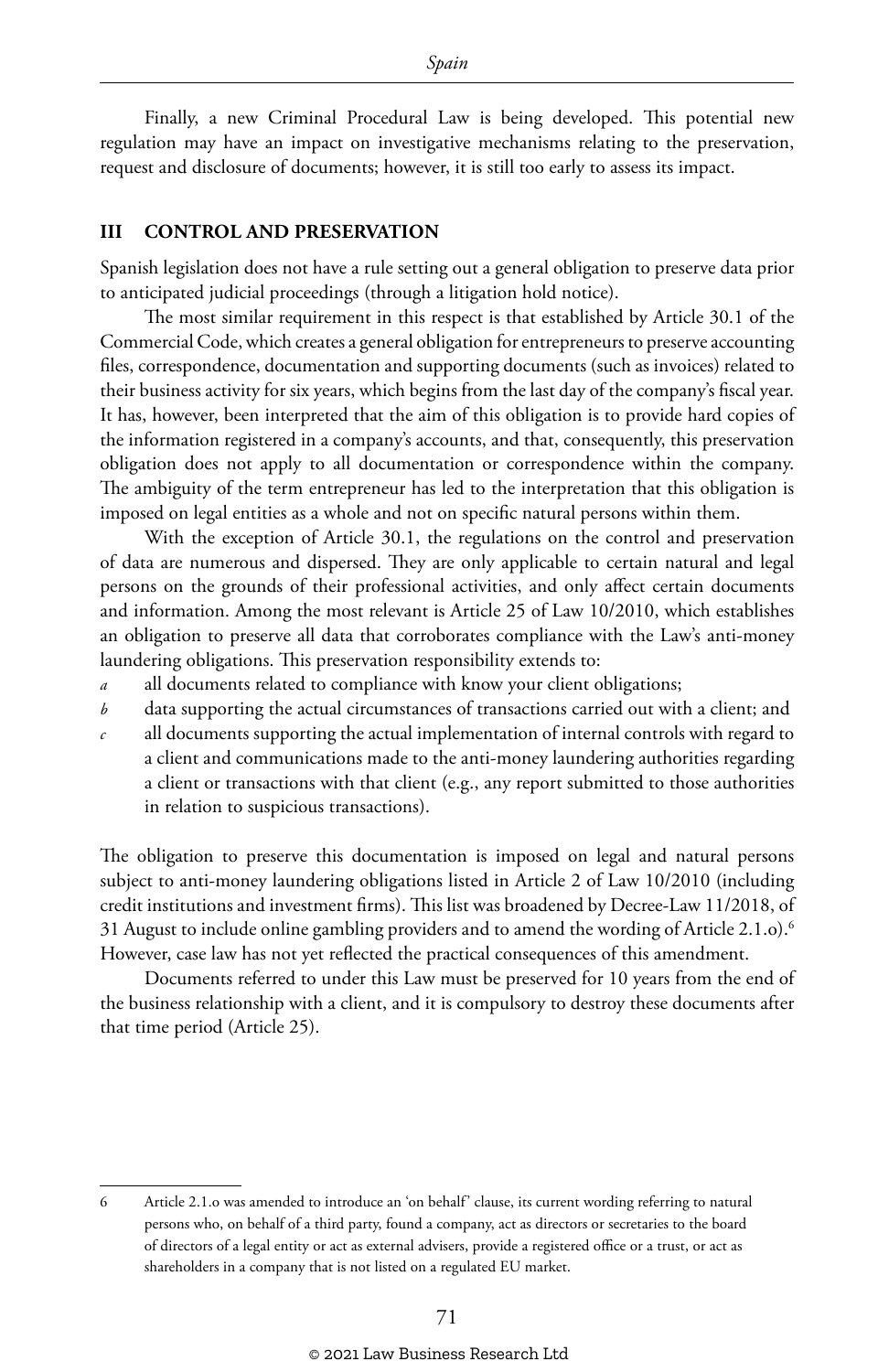Stock market regulations (primarily the Market Abuse Regulation7 and the Spanish Stock Market Law<sup>8</sup>) create additional obligations involving the preservation of all documents related to market soundings<sup>9</sup> (including any correspondence and recording of those communications) and insider lists<sup>10</sup> for five years.

The banking and financial field is also subject to numerous preservation obligations. The Stock Market Law requires entities that participate in the securities and investment market to perform and store suitability tests to corroborate the fitness of a specific client to invest in a particular product (which must be safeguarded for five years), as well as samples of the entity's advertising campaigns (although it does not set forth a specific period to conserve this data), among other documentation. There are also supplementary obligations imposed on credit institutions by regulatory entities (e.g., the Bank of Spain) that refer to, for example, the contractual documentation of transactions entered into by those entities (Circular 5/2012 of 27 June).

As a final example, telecommunication companies are also obliged to preserve all data relating to electronic communications or the use of public telecommunication networks for 12 months (Article 5 of Law 25/2007 of 18 October).

From a privacy standpoint, in any of the above-mentioned situations (or in a similar case of preservation of data), in respect of records containing personal data as defined by the EU General Data Protection Regulation (GDPR),<sup>11</sup> this personal data must be erased when no longer necessary for the legitimate purposes for which it was obtained or processed, and which the data subject was informed of and provided consent for (when required). Erasure must lead to the data being blocked (i.e., maintained solely at the disposal of the authorities for the purpose of determining any potential liability arising from its processing, and only for the time during which the liability may arise). When the liability expires, the data must be deleted. Thus, the period during which personal data can be stored must be determined on a case-by-case basis, taking into account the type of personal data and the purposes for which that data is being processed, as well as any possible Spanish legal and statutory requirements.

The sole mention of the preservation of ESI can be found in Article 588 *octies* of the Criminal Procedural Law. This Article allows a public prosecutor and the judicial police to

<sup>7</sup> Regulation (EU) No. 596/2014.

<sup>8</sup> Law 4/2015 of 23 October.

<sup>9</sup> Defined by Article 11.1 of the Market Abuse Regulation as 'the communication of information, prior to the announcement of a transaction, in order to gauge the interest of potential investors in a possible transaction and the conditions relating to it such as its potential size or pricing, to one or more potential investors'.

<sup>10</sup> Defined by Article 18.1(a) of the Market Abuse Regulation as 'list of all persons who have access to inside information and who are working for them under a contract of employment, or otherwise performing tasks through which they have access to inside information, such as advisers, accountants or credit rating agencies'.

<sup>11</sup> Regulation (EU) 2016/679 of the European Parliament and the Council of 27 April 2016. Article 4.1 of the GDPR states that personal data is 'any information relating to an identified or identifiable natural person ('data subject'); an identifiable natural person is one who can be identified, directly or indirectly, in particular by reference to an identifier such as a name, an identification number, location data, an online identifier or to one or more factors specific to the physical, physiological, genetic, mental, economic, cultural or social identity of that natural person'.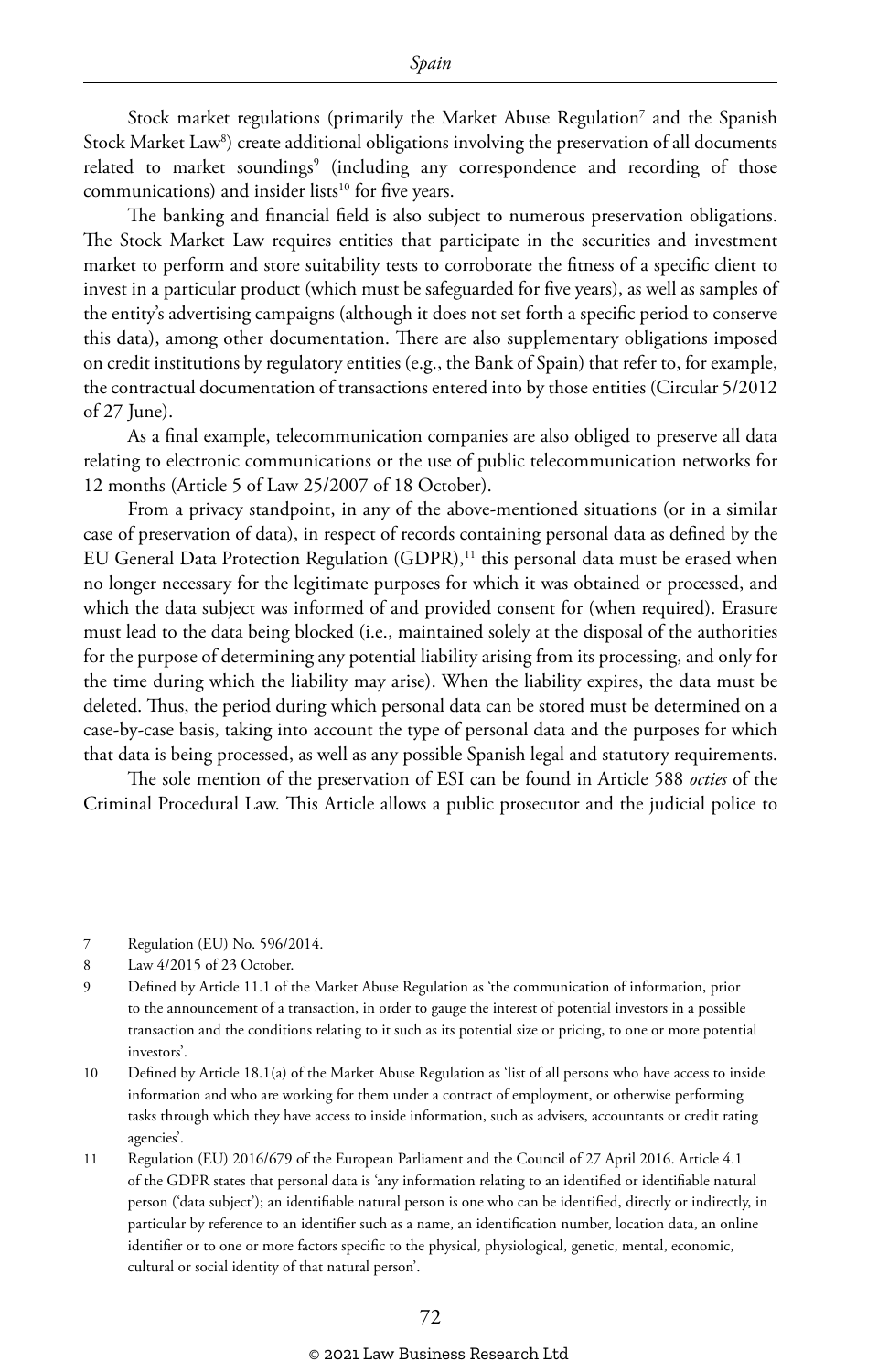order any legal or natural person to preserve and protect data or specific information stored in an IT system until the necessary judicial order to permit the seizure and inspection of that data is issued.

#### **IV REQUESTS AND SCOPE**

One party (i.e., a legal or natural person) cannot force another party to disclose documents in a pretrial situation (or in a trial) without the intervention of a court. The obligation to provide data in judicial proceedings only arises from a judicial request and in the context of a court case.

Furthermore, as opposed to discovery procedures, a judicial request cannot consist of a general demand for information: Spanish regulations and case law limit the scope of judicial orders to avoid massive requests for data in court proceedings.

This approach is reflected in Article 328.1 of the Civil Procedural Law, which refers to the right of a party to judicial proceedings to request that a counterparty disclose documents. Despite establishing a highly generic obligation to provide information in judicial proceedings (as per the request of a counterparty), Article 328.1 nevertheless limits the scope of the party's request to documents that are not available to the requesting party, and that are related to the subject matter of the proceedings or to the efficacy of the evidence (this limitation on data requests is applicable to all judicial proceedings that fall under the Spanish jurisdiction).

In addition, according to Article 328.2 of the Civil Procedural Law, the requesting party must provide the court with a copy of the requested document or, if this does not exist, a description of its content with as much detail as possible.

A similar approach can be found in a specific regulation that was introduced in 2017 in relation to the civil process to claim for damages for infringements of EU or national competition law (Article 283 *bis* (a) to (k) of the Civil Procedural Law).<sup>12</sup> The amended regulation aims to broaden access to evidence within those cases by setting out a process to request the disclosure of data. However, this new process still requires the intervention of a court to issue a judicial order to gather the relevant documents and information.

The new regulation on these specific proceedings does not permit a general request for information similar to discovery. A party's request must meet different requirements, which may limit the scope of the data demanded. In this regard, at the moment of issuing a judicial order, the court must verify the proportionality of the request, taking into account the following criteria:

- the extent to which the claim or defence is supported by available facts and evidence justifying the request to disclose evidence;
- *b* the scope and cost of disclosure, especially for any third parties concerned, including preventing non-specific searches for information that are unlikely to be of relevance for the parties in the procedure; and
- *c* whether the evidence, the disclosure of which is sought, contains confidential information, especially concerning any third parties, and what arrangements are in place for protecting this information.

<sup>12</sup> This regulation amended the Civil Procedural Law pursuant to, among other things, Directive 2014/104/ EU of the European Parliament and of the Council of 26 November 2014 on certain rules governing actions for damages under national law for infringements of the competition law provisions of the Member States and of the European Union.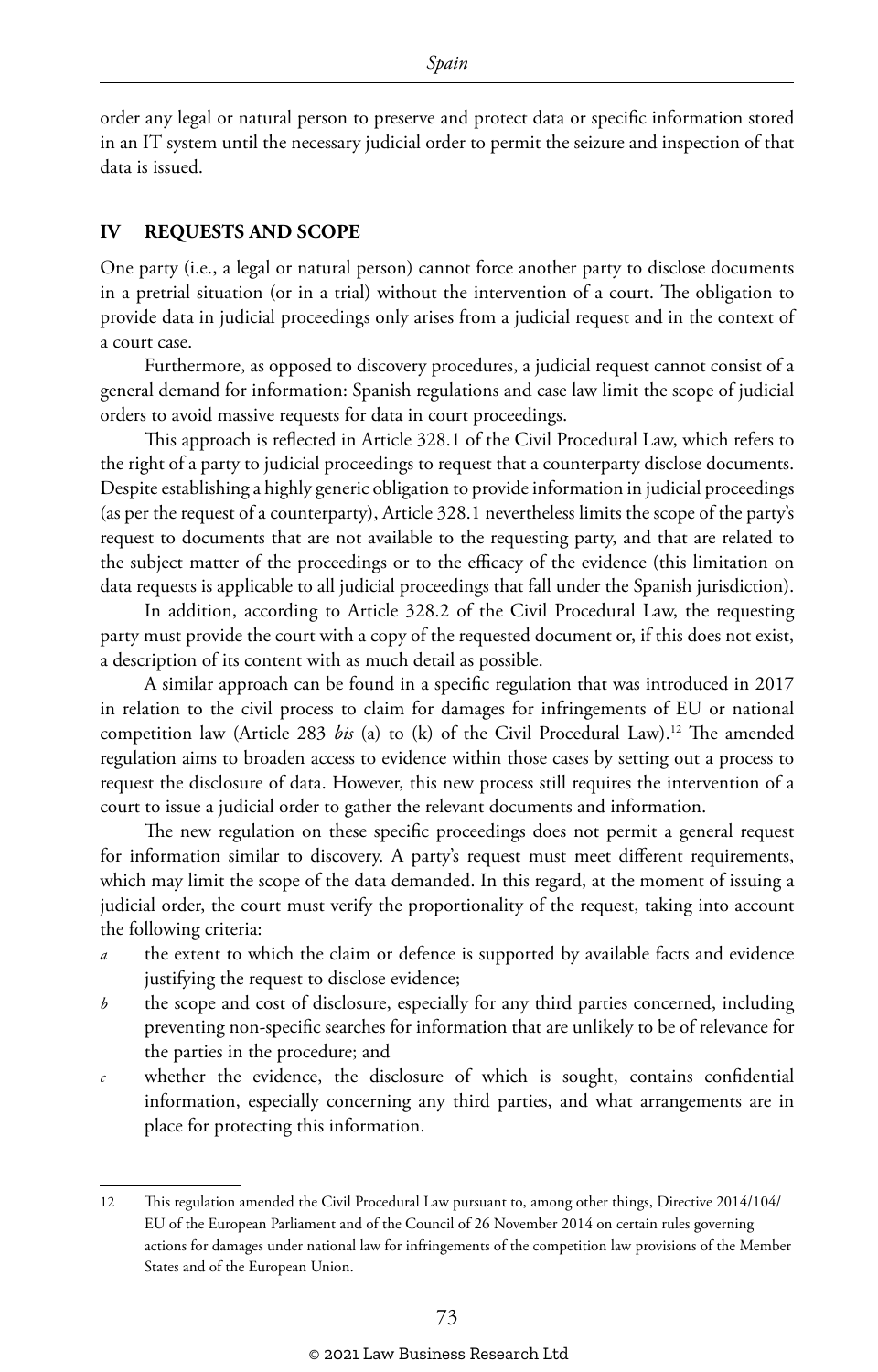In respect of point (c), the requesting party bears the costs of obtaining the evidence, which are quantified on a case-by-case basis. For this purpose, a court can order a party to provide a guarantee.

In criminal proceedings, further limitations apply, as an investigated party (whether a legal or natural person) cannot be instructed to disclose data because of its right against self-incrimination. Judicial requests can, therefore, only be addressed to third parties (or, at most, to parties to the proceedings that might be held civilly, but not criminally, liable for the alleged offence<sup>13</sup>). To obtain data from an investigated natural or legal person, the court must order a dawn raid and issue an order for the seizure of documents;<sup>14</sup> this approach is also subject to limits set forth by the Criminal Procedural Law (Articles 545 to 578), with the most notable limitations being a prohibition on carrying out futile inspections or seizing documents that are not deemed necessary for the investigation of an offence.

Additional limits set out in the Criminal Procedural Law require that investigative actions be agreed by the court in a judicial writ that is well grounded. Based on the above-mentioned Articles, a judicial order must identify the specific premises where the raid will be carried out, the authority that will be in charge of the inspection and whether the raid will be performed only during the day or also at night. The court's order must be notified to the affected individual, who has a right to be present (or represented) during the inspection. All documents seized during the raid must be numbered by the judicial secretary, and minutes must be drafted, describing how the raid was carried out and listing the documentation that was seized.

In addition to these traditional judicial ways of obtaining data, the Criminal Procedural Law was amended in 2015 to include a detailed regulation on technological investigative measures.15 Within the amended legislation, Article 588 *sexies* (a) to (c) addresses the inspection of ESI. According to those provisions, the seizure of computers, devices for telephone or electronic communication, or devices for mass storage of information, as well as access to electronic data repositories, must be properly justified by the corresponding court in a judicial order setting out the reasons for agreeing to a request to access that data. The court's order must also set out the scope of the seizure and the necessary measures to be implemented for the preservation of the data.

According to the above Articles, the scope of seizure can be broadened during the course of an inspection to access other devices on which relevant data might be stored, insofar as this possibility has been previously authorised by the court, or otherwise, and in the event of

<sup>13</sup> As opposed to other jurisdictions, in Spain, payment for damages resulting from a criminal offence (i.e., civil liability) can be decided within criminal proceedings, together with the criminal liability deriving from the offence. It is the plaintiff's right to choose whether to proceed with the criminal case and civil action at the same time (in a single criminal trial) or not (thus, initiating first the criminal proceedings and, once those are terminated, the civil action before a civil court). The role of strictly civil respondents in criminal proceedings was historically held by legal entities, as criminal liability of corporations was not recognised in Spain until 23 December 2010. Up to that date, in criminal proceedings, legal entities could only be held civilly liable for offences perpetrated by their directors or employees; they could not be subject to criminal conviction.

<sup>14</sup> According to Spanish law, a court can also order in the same writ a request for documents and a dawn raid and seizure of these documents to be carried out in the event that this data was not provided voluntarily at the court's request.

<sup>15</sup> The amendment was carried out by Basic Law 13/2015 of 5 October, and has been in force since 6 December 2015.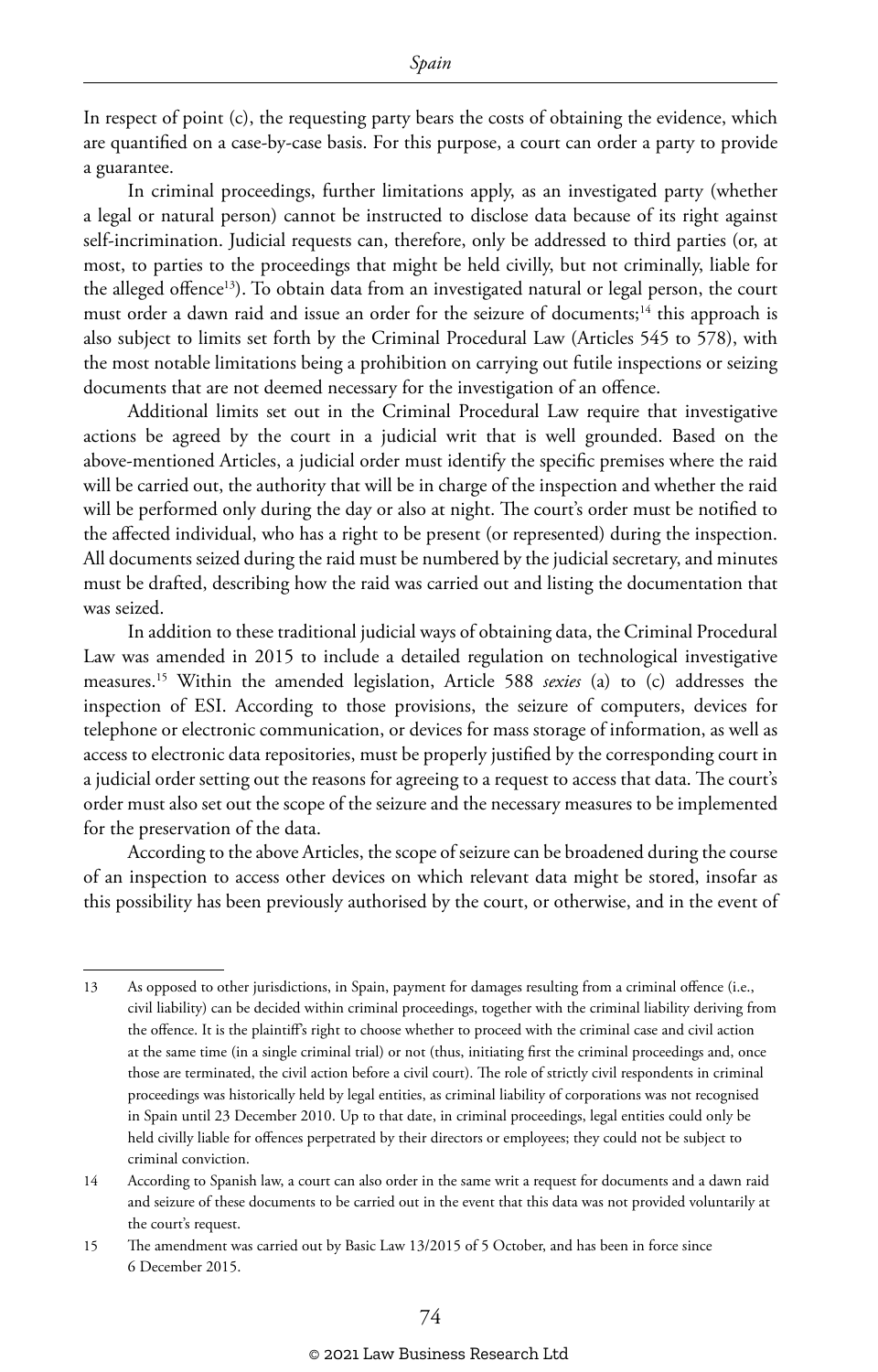urgency, provided that the judicial authority is immediately informed during the subsequent 24 hours. The court must then confirm or revoke the inspection in the 72 hours following that communication.

Article 588 *sexies* (c)(4) authorises the judicial police, in urgent cases, to directly examine seized devices, provided that this inspection is essential and that they communicate the circumstances to the judicial authorities in the subsequent 24 hours, setting out the reasons for the inspection, its scope, how it was carried out and the results. The court must then confirm or revoke the inspection in the 72 hours following that communication.

The enforcement of the preservation and disclosure obligations described above is enhanced by civil and criminal regulations. Civil regulations establish that failure to preserve or disclose documents requested in litigation must be taken into account by the court when assessing evidence. To that extent, Article 329 of the Civil Procedural Law establishes that a party's refusal to produce any documents requested within judicial proceedings will entitle the court to accept the requesting party's interpretation of the content of those documents as accurate.

In respect of criminal enforcement measures, the Criminal Code prescribes sanctions for specific unlawful acts that are contrary to the preservation and disclosure of data within judicial proceedings. Among those provisions, it sanctions procedural fraud, which is the manipulation of evidence to be used in a party's interest, or any other commission of fraud within the context of judicial proceedings leading to confusion in court that results in a judicial decision that is contrary to the economic interests of the other party to the proceedings or any third party (Article 250(1)(7) of the Criminal Code). Natural persons convicted of this criminal offence will be sanctioned with imprisonment for one to six years and with a fine ranging from  $\epsilon$ 360 to  $\epsilon$ 144,000. For legal persons, the sanction is a fine determined with regard to the economic amount subject to this fraud (which will be multiplied three to five times, depending on the circumstances of the specific offence).

Spanish case law has clarified that 'mere concealment of information' is not criminal, even when the concealed information is 'relevant', as this omission cannot be equal to actually deliberately misleading the court.<sup>16</sup> Therefore, this criminal offence, as interpreted by the courts, does not result in a general obligation to preserve and disclose data.

It is a criminal act to conceal, alter or disable the corpus delicti, the outcome of an offence or the instruments used to commit it with the purpose of impeding the discovery of a criminal offence (Article 451(2)). According to Spanish case law, these concealing actions are sanctioned when carried out:

- *a* knowing (and not only suspecting or assuming) the existence of an offence that is sought to be concealed;
- *b* by someone who has not been involved in the commission of the concealed offence; and
- *c* provided that the action of concealing is performed after the perpetration of the concealed offence.17

The length of imprisonment imposed in those cases ranges from six months to three years.

<sup>16</sup> Ruling 258/2018, of 29 May, of the Criminal Section of the Supreme Court; Ruling 305/2018, of 20 June, of the Criminal Section of the Supreme Court.

<sup>17</sup> Ruling 419/2019, of 24 September, of the Criminal Section of the Supreme Court.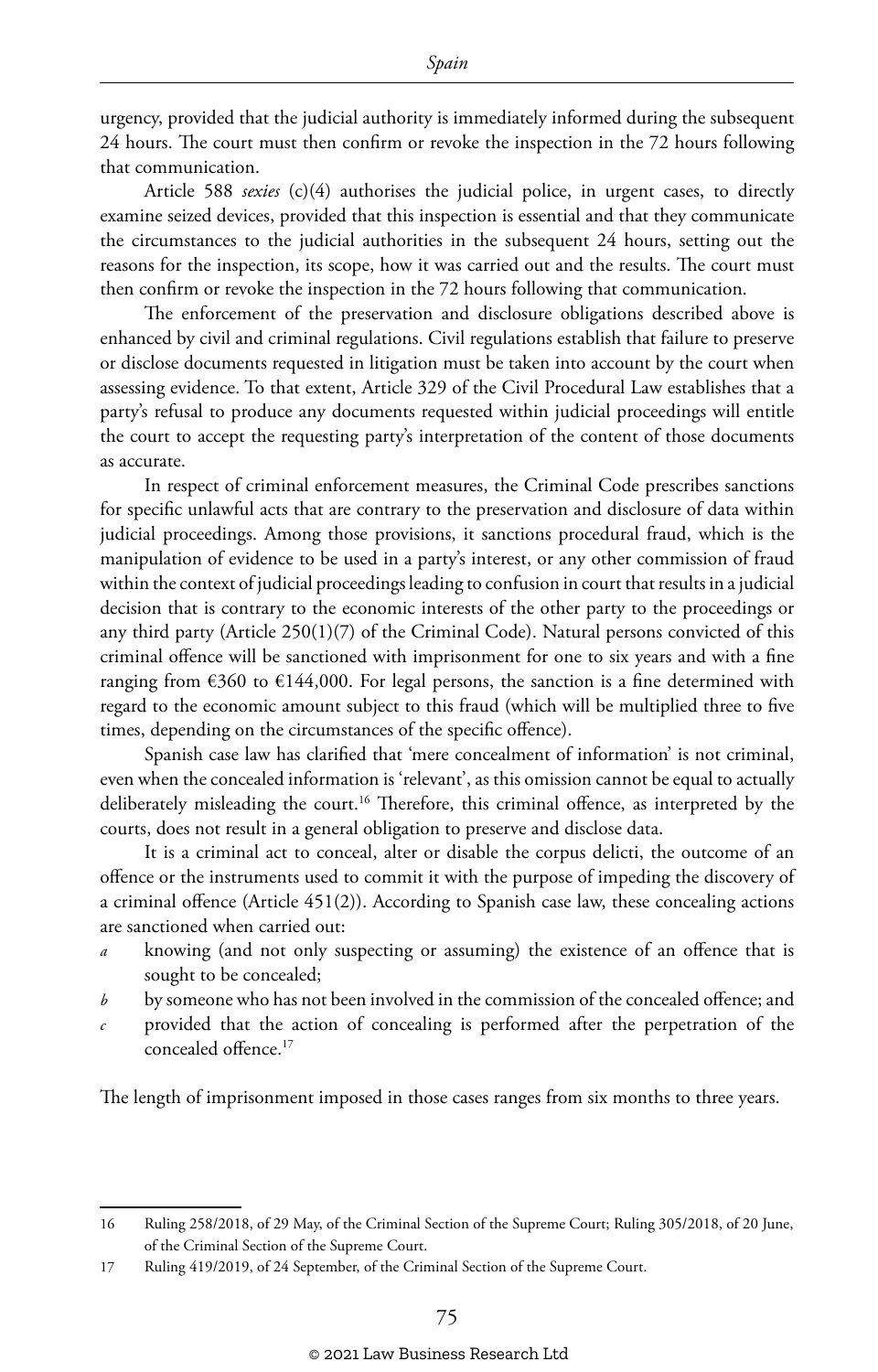The Criminal Code also punishes disobedience towards the authorities (Article 556), provided that:

- *a* an order that is challenged is final, direct and explicit, and imposes on an individual an obligation to perform (or refrain from performing) a specific action;
- *b* the compelled individual actually knows the content of the order;
- *c* the individual voluntarily disregards the order; and
- *d* the act of disobedience is particularly serious.

However, case law does not require the authority to give prior warning to an individual about the potential criminal consequences of his or her actions, although it is common practice to give notice to that individual. For disobeying the authorities, the Criminal Code establishes a penalty of imprisonment for three months to one year or, alternatively, a fine ranging from €360 to €216,000.

Failure to comply with a judicial order to disclose specific data could, theoretically, be sanctioned as an act of disobedience (assuming that the aforementioned legal requirements are met in a specific case). Court orders reiterating a prior judicial order (e.g., a request to disclose specific documentation) frequently warn corresponding parties of their potential criminal liability for the commission of an act of disobedience if they fail to comply with the order.

This criminal offence is rare in practice. Nevertheless, there are some precedents in case law that should be taken into consideration as they specifically refer to disobedience in connection with a court's order for documentation. For instance, the Criminal Section of the Supreme Court confirmed the conviction of a company's director and shareholder for an act of disobedience involving the failure to disclose a company's accounting files.18 In its ruling, the Court concluded that the refusal to disclose information or provide documentation ordered by a judge in civil proceedings does not exclude the application of Article 556 of the Criminal Code, regardless of the additional civil consequences that might result from this unlawful behaviour.

These criminal sanctions are in addition to the potential liabilities regarding administrative authorities for the infringement of the applicable obligations to preserve or disclose specific data established in the sectoral regulation referred to in this section.

Privacy regulations should also be taken into account before disclosing documents that may contain personal data, particularly the minimisation and proportionality principles, which require that this data should only be disclosed when it is deemed necessary – with special consideration if sensitive data is involved (e.g., health-related information) – and to assess whether the information can be disclosed anonymously.

#### **V REVIEW AND PRODUCTION**

Broad requests for information are rare in Spanish proceedings; thus, the use of advanced technologies for gathering, controlling and reviewing data has not been as necessary in practice as it is in other countries. However, there have been several examples of this type of request in recent years.

<sup>18</sup> Ruling 136/2010, of 18 February, of the Criminal Section of the Supreme Court, followed by Ruling 784/2018, of 20 November, of the Court of Appeal of Madrid.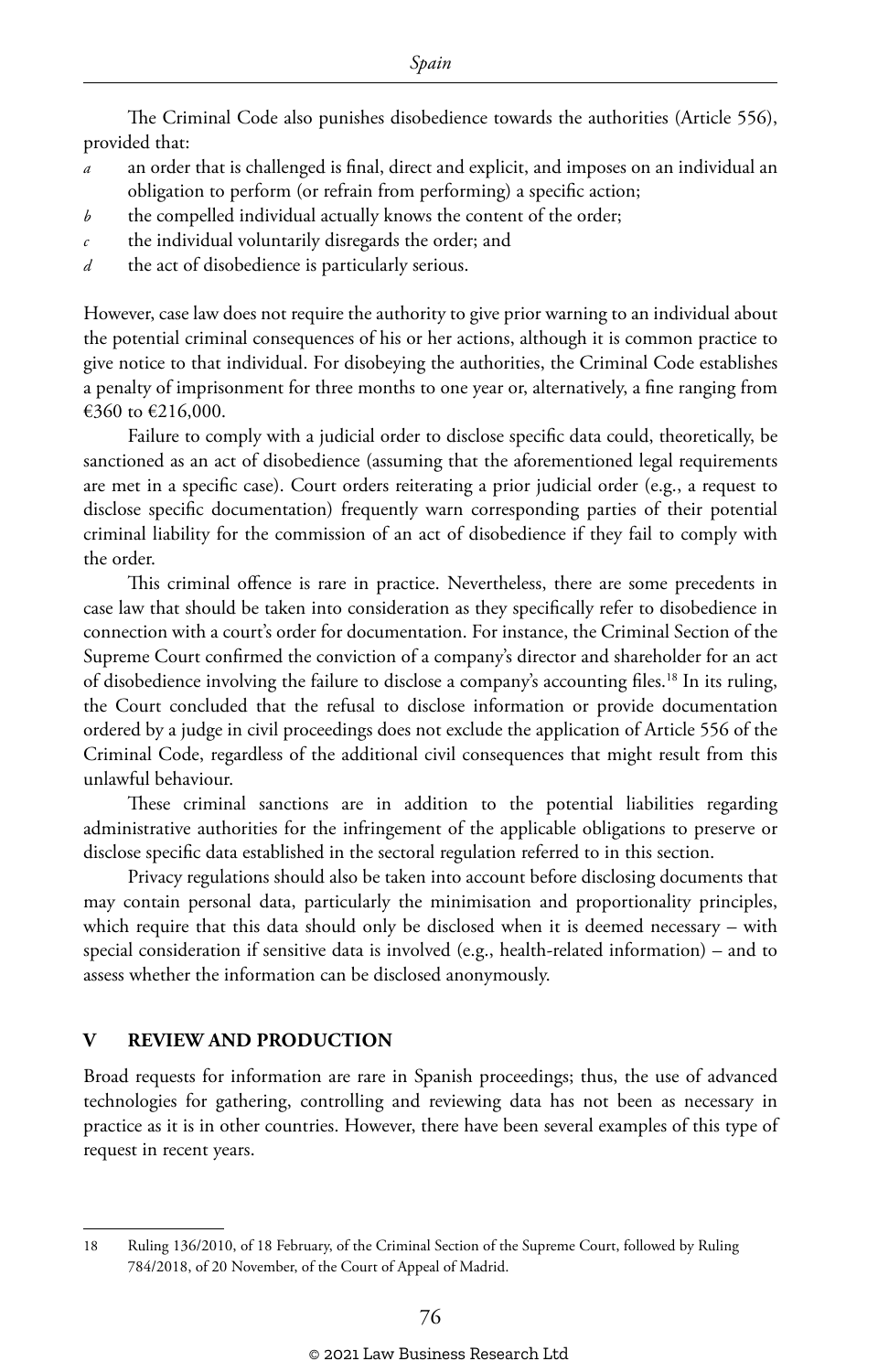Courts have started to prepare more extensive information requests, especially in the context of competition proceedings and in corporate criminal litigation, where companies are commonly expected to provide much more information than natural persons. In addition to this evolving approach, internal investigations – alien to the legal system until only very recently (and still unregulated) – are gaining importance in the field of criminal enforcement, leading to extensive data review activities, which are characteristic of these investigations.

New technology has also played an important role in this change. Electronic storage of information implies that massive amounts of data are now seized during dawn raids and added to criminal files for analysis by courts and parties to proceedings. In response, the practice of digital forensics, which makes it possible to process enormous amounts of data, has slowly developed in Spain over the past decade and is being used more frequently.

Experience shows that when dealing with those kinds of situations, lawyers tend to involve a forensics company to ensure the proper preservation and review of data. However, law firms are still in charge of directing investigations and making strategic decisions, and the intervention of an attorney remains necessary for an investigation to be subject to legal privilege. Forensics companies have implemented some of the international techniques for the analysis of information (e.g., software tools to carry out keyword searches and corporate intelligence resources). However, use of predictive coding and email threads is not yet widespread, with the exception of their use in cross-border internal investigations, where more sophisticated IT tools usually apply.

The experience has been similar with regard to legal privilege. The limited content of judicial requests for information (together with the fact that internal investigations have not played an important role in Spain thus far) has traditionally implied that legal privilege is not as frequently challenged in Spain as it is in other countries. Therefore, discussions about the exact scope of this privilege have not been common, so its limits are not as defined as in other jurisdictions. However, this is likely to change now that the scope of judicial demands has expanded, and internal investigations are increasing in importance. The new Lawyers' General Statute<sup>19</sup> that will enter into force on 1 July 2021 already includes some developments in this area.

Notwithstanding additional potential future changes, the definition of privilege is particularly broad. According to the Basic Law on the Judiciary (Article 542.3), privilege protects all facts or information known by lawyers as a result of any form of their professional activity. Article 22.1 of the new Lawyers' General Statute details the scope of privilege and establishes that it relates to any facts, communications, data, information, documents and proposals known, issued or received by lawyers as a result of their professional activity.

The Lawyers' Deontological Code, approved on 6 March 2019 by the General Council of the Spanish Bar, attempts to define the concept's scope more precisely. According to the Code, facts or information known by lawyers as a result of any of the forms of their professional activity include:

- *a* any confidential information or proposal received by a lawyer from his or her client, a counterparty and other colleagues;
- *b* any documents sent or received by a lawyer as a result of any of the forms of his or her professional activities; and

<sup>19</sup> Although the law, passed by the Council of Ministers on 2 March 2021, has not been published yet, the draft regulation is publicly available and no changes to this latest draft were announced.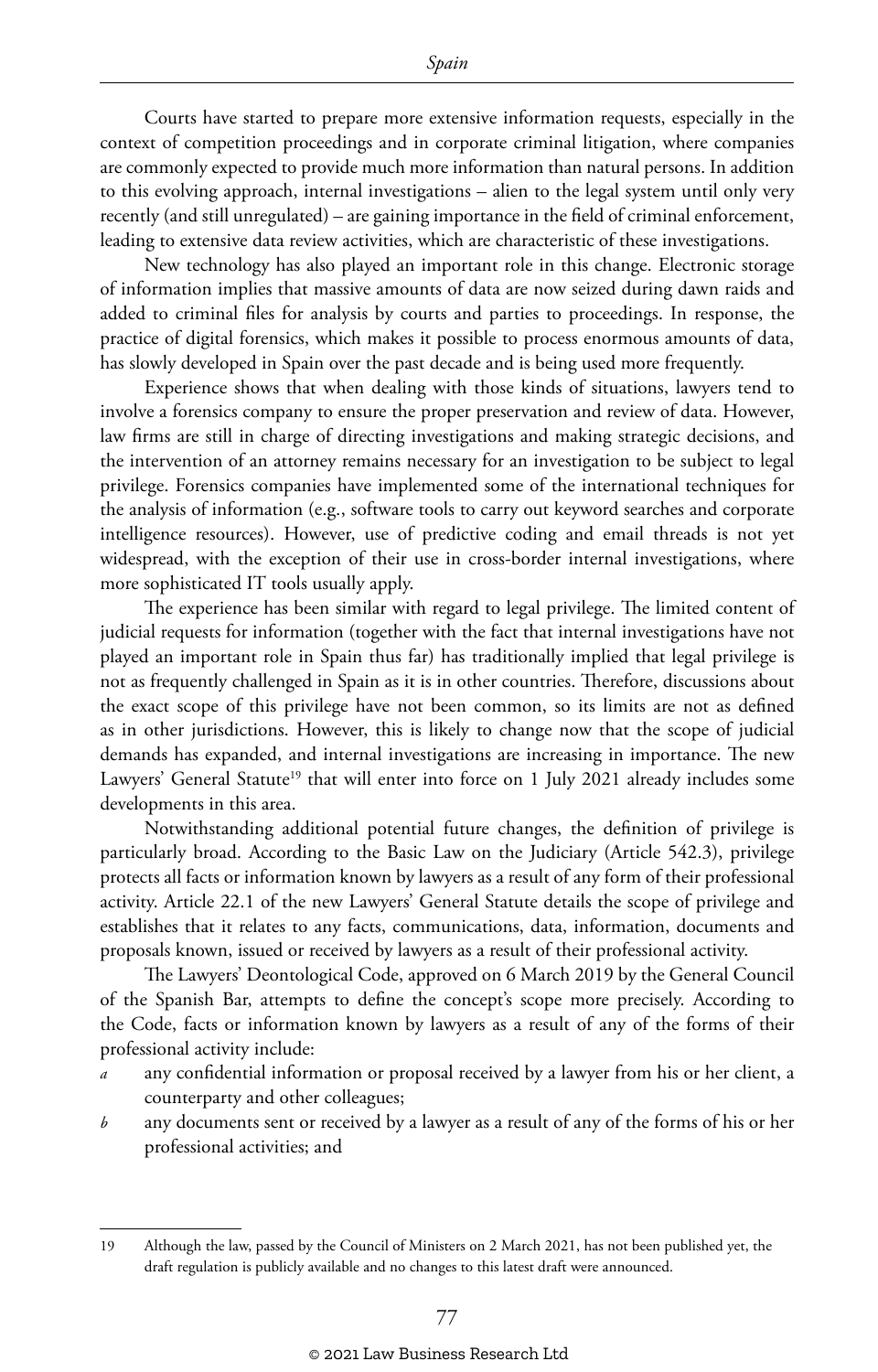*c* any communications exchanged between lawyers, including negotiations, whether oral or written.

The Deontological Code is not positive law, but rather a professional code of conduct that binds lawyers to a set of ethical standards that courts may or may not apply in their interpretation of the law.

The law does not expressly refer to the work-product doctrine (i.e., notes prepared by the lawyer for internal purposes only), although it is generally accepted that the protection of legal privilege also extends to documents that involve the relaying of facts by a client and legal advice on those matters.

With regard to the exceptions to legal privilege, some comments must be made regarding in-house lawyers and anti-money laundering regulations.

The extension of legal privilege to in-house lawyers has traditionally been a matter of debate as Spanish legislation and European rulings are not entirely aligned. According to the Court of Justice,<sup>20</sup> in-house lawyers and external lawyers are in distinct situations, given the hierarchical integration of the former within the company that employs them. As a result, the principle of equal treatment is not infringed by the fact that legal professional privilege is not acknowledged in relation to in-house attorneys.

However, the Spanish regulations would not establish a similar distinction between the two types of lawyers. In addition, there would be no consolidated Spanish case law in this regard, thus the confusion governing this field.

The new Lawyers' General Statute seems to accentuate the different positions of the Court of Justice and the Spanish legislation as this new regulation expressly includes legal privilege among the principles applicable to in-house lawyers. In practice, the European approach to this matter would be taken into consideration by Spanish lawyers. This more cautious approach might change in the coming years owing to the new Spanish regulation, although it will depend on how the Spanish courts interpret this new legal provision.

In respect of exceptions to legal privilege foreseen by anti-money laundering regulations, as from the Second Anti-Money Laundering Directive (Directive 2001/97/EC), the European Union has established that lawyers must report any suspicions of money laundering unless they are ascertaining the legal position of a client or representing a client in legal proceedings (or in relation to legal proceedings, including legal advice on the initiation or avoidance of legal proceedings – see Article 22 of the Anti-Money Laundering Law). This scope of privilege is significantly more limited than the general definition in the Basic Law on the Judiciary and the Lawyers' General Statute.

Finally, the initial draft for the incorporation into Spanish law of Council Directive (EU) 2018/822 of 25 May21 (published on 20 June 2019) does not limit the legal professional privilege of tax advisers, contrary to what was initially expected in the legal sector.

<sup>20</sup> Ruling in Case C-550/07 *P, Akcros Chemicals Ltd v. the European Commission*.

<sup>21</sup> Directive on mandatory automatic exchanges of information in the field of taxation in relation to reportable cross-border arrangements.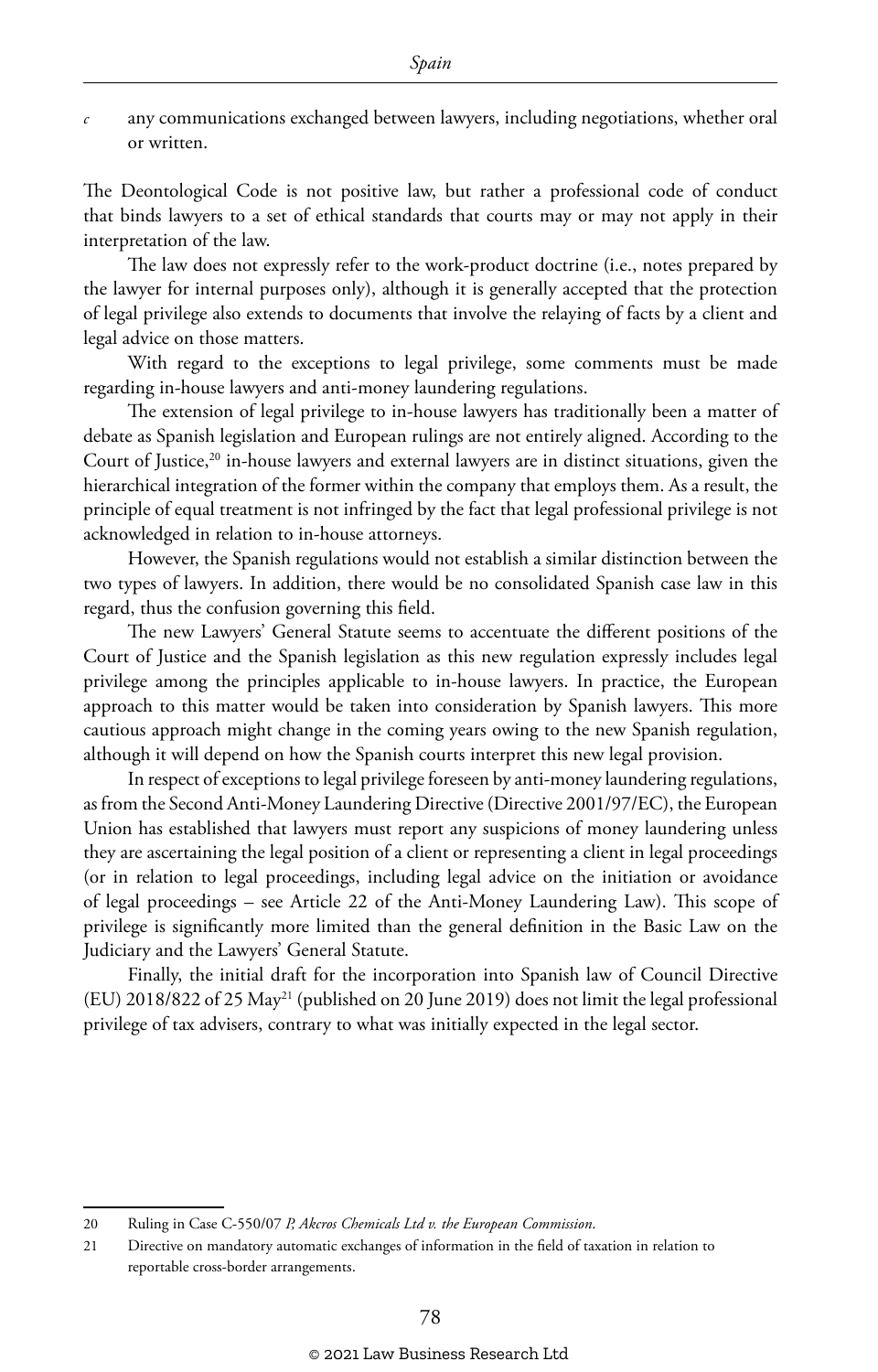#### **VI PRIVACY ISSUES**

The legal framework for the protection of personal data in Spain is regulated by the Lisbon Treaty, Article 18(4) of the Spanish Constitution, the GDPR and the Spanish Basic Law 3/2018 of 5 December on data protection and digital rights guarantees.

Neither the GDPR nor Basic Law 3/2018 contain specific provisions regarding e-discovery and information governance. Sector-specific regulations also do not contain any data protection provisions on those matters.

For the discovery process to take place lawfully, the processing of personal data must be legitimate and satisfy one of the grounds set out in Article 6 of the GDPR (if the information is sensitive personal data, it also needs to satisfy one of the conditions in Article 9 of the GDPR). If personal data is intended to be obtained by screening the corporate emails of the relevant employees or from other devices located in the workplace, such as the video recording systems, Articles 87 and 89 of Basic Law 3/2018 must also be observed.

Article 6.1(c) of the GDPR establishes that processing must be lawful if it is necessary for compliance with a legal obligation to which a controller is subject. However, non-EU laws are not considered, as such, a legal basis per se for data processing, in particular regarding transfers to foreign authorities and especially if they are public authorities. In this regard, the Spanish Data Protection Authority understood in its Report 2011-0469 that US civil procedure law cannot be included within the concept of law that legitimates data processing.

This approach is consistent with Article 6.3 of the GDPR, which states that the basis for the processing referred to in point (c) of Article 6.3 must be laid down in EU law or in the law of the Member State to which the controller is subject. Therefore, e-discovery and any enforcement requests based on those laws require a complex case-by-case analysis from a data protection standpoint.

Personal data transfers to countries that do not ensure an equivalent level of protection are permitted only if a controller or processor has provided appropriate safeguards, $2<sup>22</sup>$  and on the condition that enforceable data subject rights and effective legal remedies for data subjects are available, unless a legal exception to Article 49 of the GDPR applies.

These derogations have been analysed in Guidelines 2/2018 on Article 49 of Regulation 2016/679, adopted by the European Data Protection Board. According to this joint position, Article  $49(1)(e)$  (which states that a transfer could be deemed legitimate to the extent that it is necessary for the establishment, exercise or defence of legal claims) may cover a range of activities, for example, in the context of a criminal or administrative investigation in a third country (e.g., antitrust law, corruption, insider trading or similar situations), where the derogation may apply to a transfer of data for the purpose of an individual defending himself or herself, or for obtaining a reduction or waiver of a fine that is legally foreseen (e.g., in antitrust investigations).

Data transfers for the purpose of formal pretrial discovery procedures in civil litigation may also fall under this derogation. It can also cover actions by a data exporter to institute procedures in a third country (e.g., commencing litigation, seeking approval for a merger). Notwithstanding this, a derogation cannot be used to justify the transfer of personal data on the grounds of a mere possibility that legal proceedings or formal procedures may be brought in the future.

<sup>22</sup> The European Data Protection Board adopted Recommendations 01/2020 on measures that supplement transfer tools to ensure compliance with the EU level of protection of personal data in November 2020.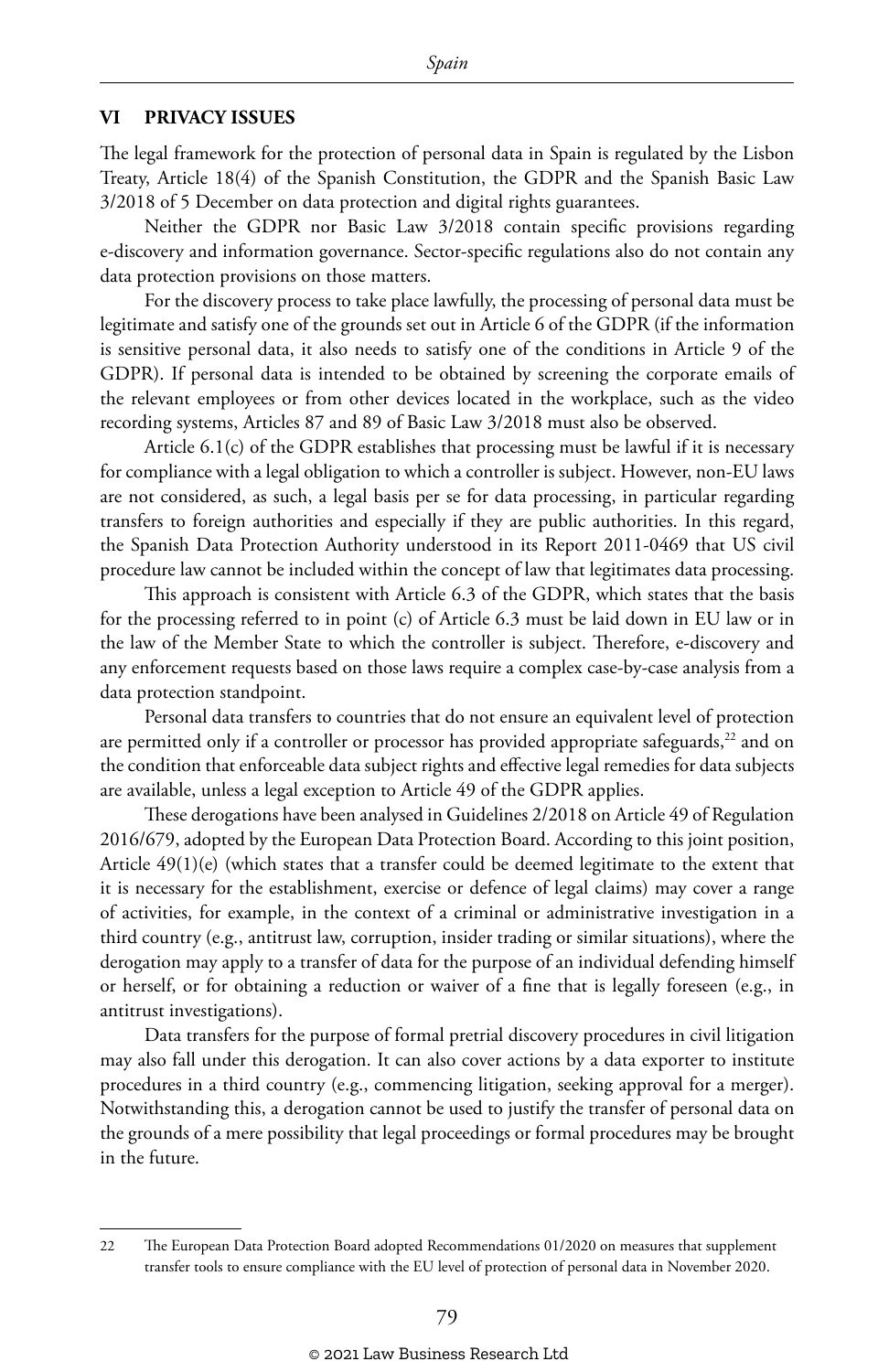According to the data minimisation principle, personal data must be adequate, relevant and limited to what is necessary in relation to the purposes for which it is disclosed. For that reason, the Spanish Data Protection Authority encourages – when feasible – the anonymisation of information (or pseudonymisation, as the case may be). It has issued some guidelines in this regard, including the 'Guidelines and guarantees in the process of personal data anonymisation' dated July 2018 and 'Introduction to hash as a pseudonymisation technique for personal data' dated October 2019.

Finally, the disclosure of personal data requires providing prior notice of the possibility of personal data being transferred to and processed by foreign authorities. If recipients are established in non-equivalent countries, specific information on the existence of an international transfer must also be provided.

#### **VII OUTLOOK AND CONCLUSIONS**

Given the absence of an overarching process for the regulation of discovery, the preservation and disclosure obligations applicable in a specific case vary significantly depending on the context in which the obligations are raised. Thus, determining the applicable obligations requires a case-by-case assessment that must take into consideration factors such as the business activity of the corresponding legal or natural person from whom the information is being sought.

In general, the consequences of failing to comply with these preservation and disclosure obligations also vary significantly depending on the circumstances of an infringement.

In addition to a lack of uniformity, discovery is a developing field in Spain that has evolved rapidly in recent years. A new legal framework and practice (especially regarding digital forensics) can be expected in the coming years, and some steps are already being taken towards establishing this uniform framework (particularly triggered by new European regulations on e-discovery-related matters).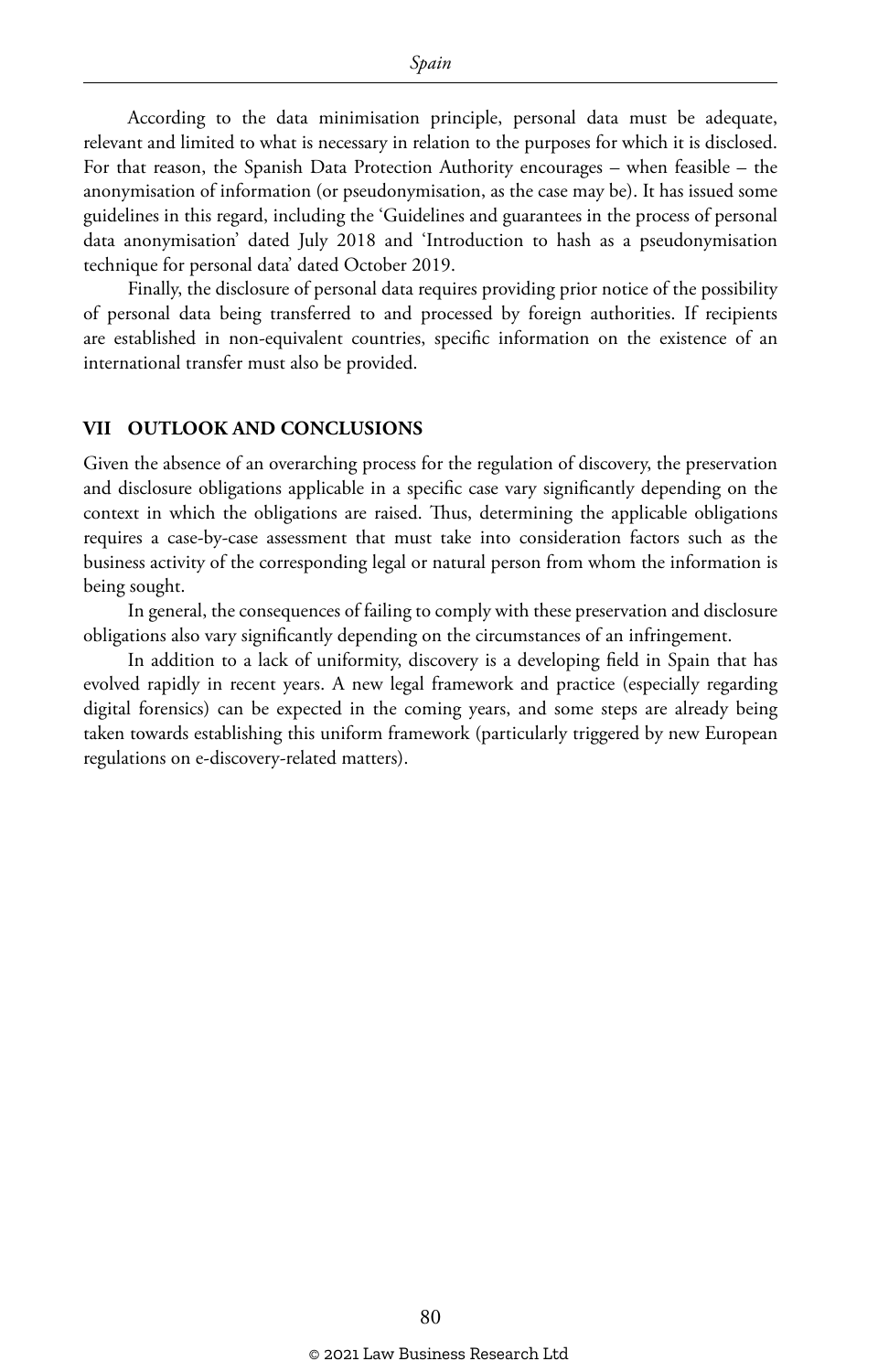# ABOUT THE AUTHORS

#### **ENRIQUE RODRÍGUEZ CELADA**

*Uría Menéndez Abogados, SLP*

Enrique Rodríguez Celada is counsel in the Madrid office of Uría Menéndez. He joined the firm in 2008.

Enrique's practice focuses on white-collar crime. He has taken part in complex criminal proceedings involving fraudulent bankruptcy, tax crime, fraud, corporate crime, corruption, subsidy fraud and crimes against workers' rights, among other things. Enrique also has experience in litigation with international implications (e.g., letters rogatory or the enforcement of foreign judgments) and in the coordination of clients' legal defences in various jurisdictions.

He also advises clients on matters regarding the criminal liability of corporations, which includes preparing and reviewing compliance programmes, implementing anti-corruption policies and leading internal investigations.

Enrique is an associate lecturer on the law degree programme of IE University (Madrid), where he lectures on criminal procedural law. He also lectures on issues regarding the criminal liability of corporations and internal investigations on a master's degree programme at the International University of La Rioja.

#### **SARA SANZ CASTILLO**

#### *Uría Menéndez Abogados, SLP*

Sara Sanz Castillo is a lawyer in the Madrid office of Uría Menéndez. She joined the firm in 2013.

Sara advises companies, as well as their directors and employees, on corporate criminal law. She has experience in criminal proceedings dealing with a wide range of criminal offences (tax fraud, corporate criminal offences, offences against the environment and offences against workers' rights, among other things). She also has experience in advising companies on the development and implementation of compliance programmes, as well as on conducting internal investigations.

Sara is an associate lecturer on the law and business administration programme of CEU San Pablo University (Madrid), where she lectures on criminal procedure law.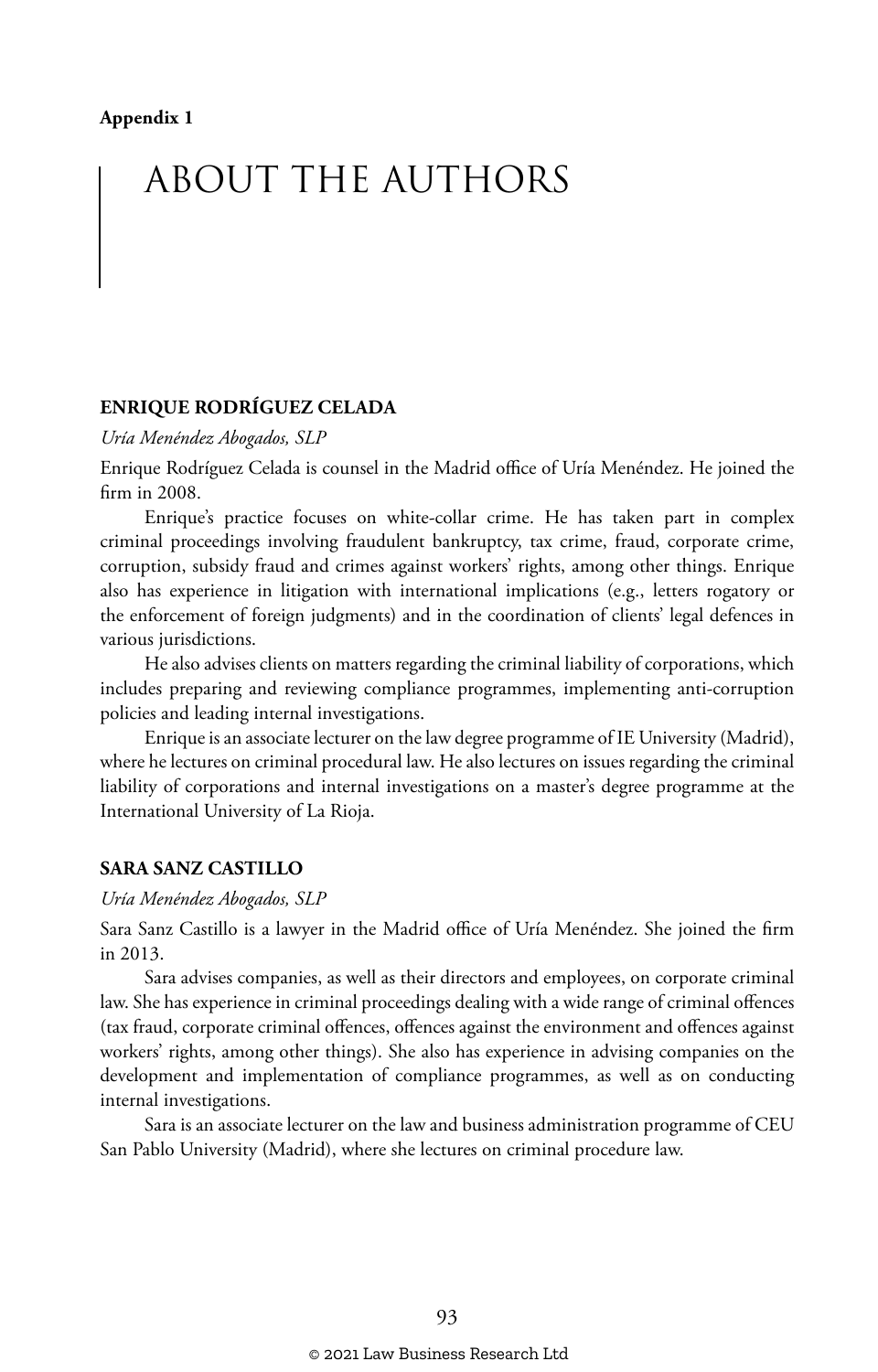#### **REYES BERMEJO BOSCH**

#### *Uría Menéndez Abogados, SLP*

Reyes Bermejo Bosch is a lawyer in both the Madrid and Valencia offices of Uría Menéndez. She became a lawyer in 2006 and joined the firm in 2011.

She focuses her practice on data protection, e-commerce and IT. Reyes provides national and multinational companies with day-to-day advice in the above-mentioned areas on matters such as privacy, consumer protection and e-commerce, and dealings with public authorities, including the drafting and negotiation of IT agreements. In particular, she has extensive experience in the data protection design of commercial and M&A transactions; the preparation of notices, clauses, contracts, protocols and training programmes; authorisation proceedings for international transfers and administrative and judicial proceedings; the preparation of website terms and conditions and cookie policies; and advising on direct marketing activities by electronic means.

Reyes is also a professor of data protection and e-commerce law on various master's degree programmes and seminars.

She contributes to the firm's data protection newsletter and legal magazine, *Actualidad Jurídica Uría Menéndez*, on aspects of, and updates relating to, data protection regulatory issues and case law.

#### **URÍA MENÉNDEZ ABOGADOS, SLP**

C/Príncipe de Vergara, 187 Plaza de Rodrigo Uría 28002 Madrid Spain Tel: +34 915 860 400 enrique.rodriguez@uria.com sara.sanz@uria.com reyes.bermejo@uria.com www.uria.com